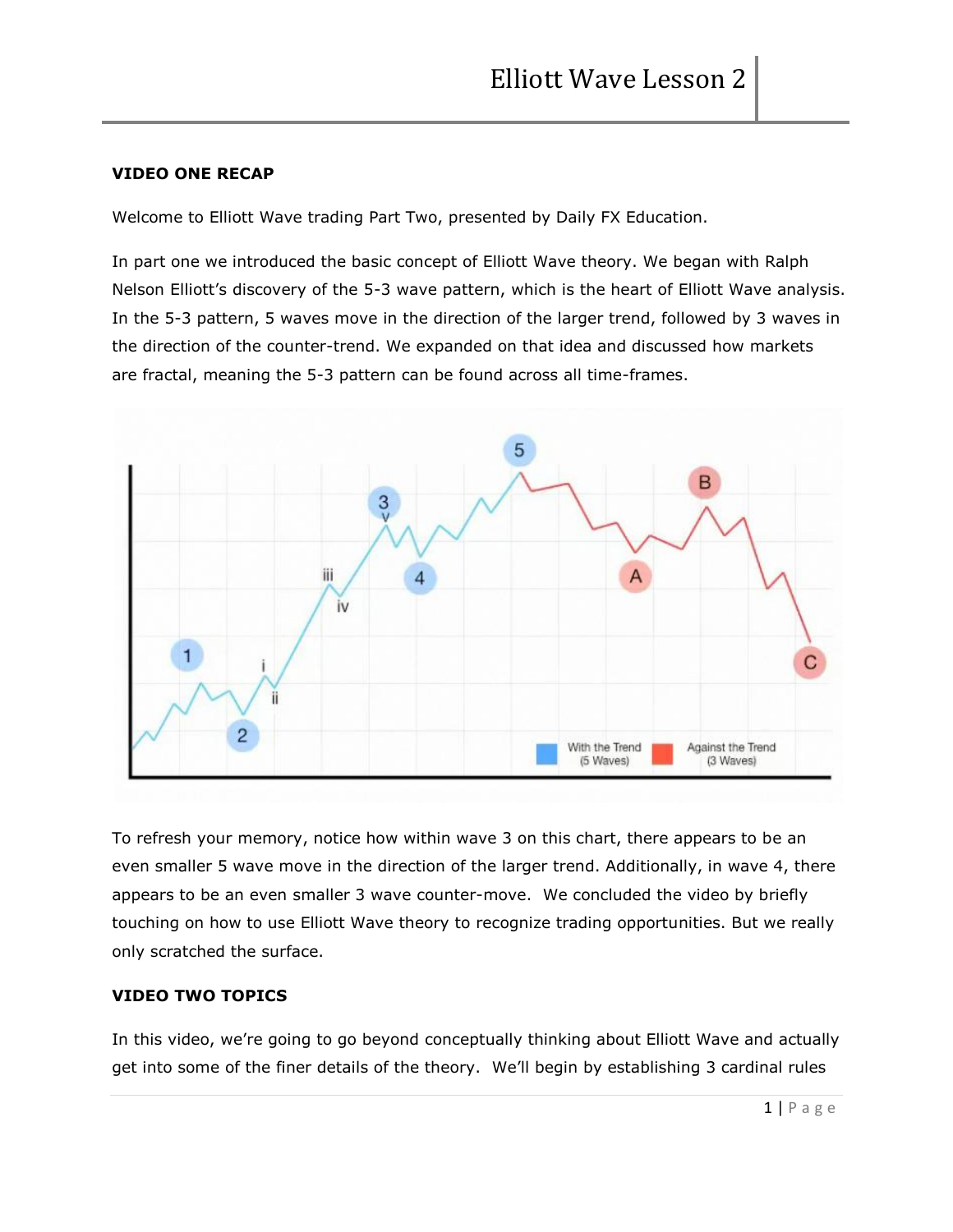that must always be met when labeling the 5 impulse waves that make up the motive phase of the wave cycle. If any of the rules are broken, the analysis will no longer be valid. After establishing our fundamental rules, we'll go over a number of guidelines that should also be incorporated into Elliott Wave theory whenever possible. You won't always be able to fit every guideline into your wave counts, but more often than not you'll find a number of them leading and guiding you through your trades.

After working out the technical details of Elliott Wave, we'll move on to application. The second half of this video will show you how to use the rules and guidelines to enter into high probability trades and manage them effectively. And finally, we'll conclude the video with a discussion of corrective wave patterns like zigzags, triangles and flats.

Now before getting into the rules and guidelines of Elliott Wave theory, I'd like to make a brief disclaimer. As popular as Elliott Wave theory is, it's a monster of a topic to learn. Think about it like learning a new language. It takes time, patience and lots of practice. Although I have little doubt that you'll quickly become enthralled by what Elliott Wave has to offer, you might also just as quickly become frustrated by the countless interpretations that traders give to wave counts and formations. So again, be patient. The important thing to remember is to move slowly. And never forget: rules are rules, so follow them. And guidelines are guidelines, so learn to watch for them.

Before defining the 3 cardinal rules that govern the impulse waves of the Elliott Wave cycle, it's probably best to first define the motive phase and a few other characteristics of the Elliott Wave cycle. From video one we explained the 5-3 wave pattern, which you can see on this chart. This 5 wave move in the direction of the prevailing trend is considered the motive phase.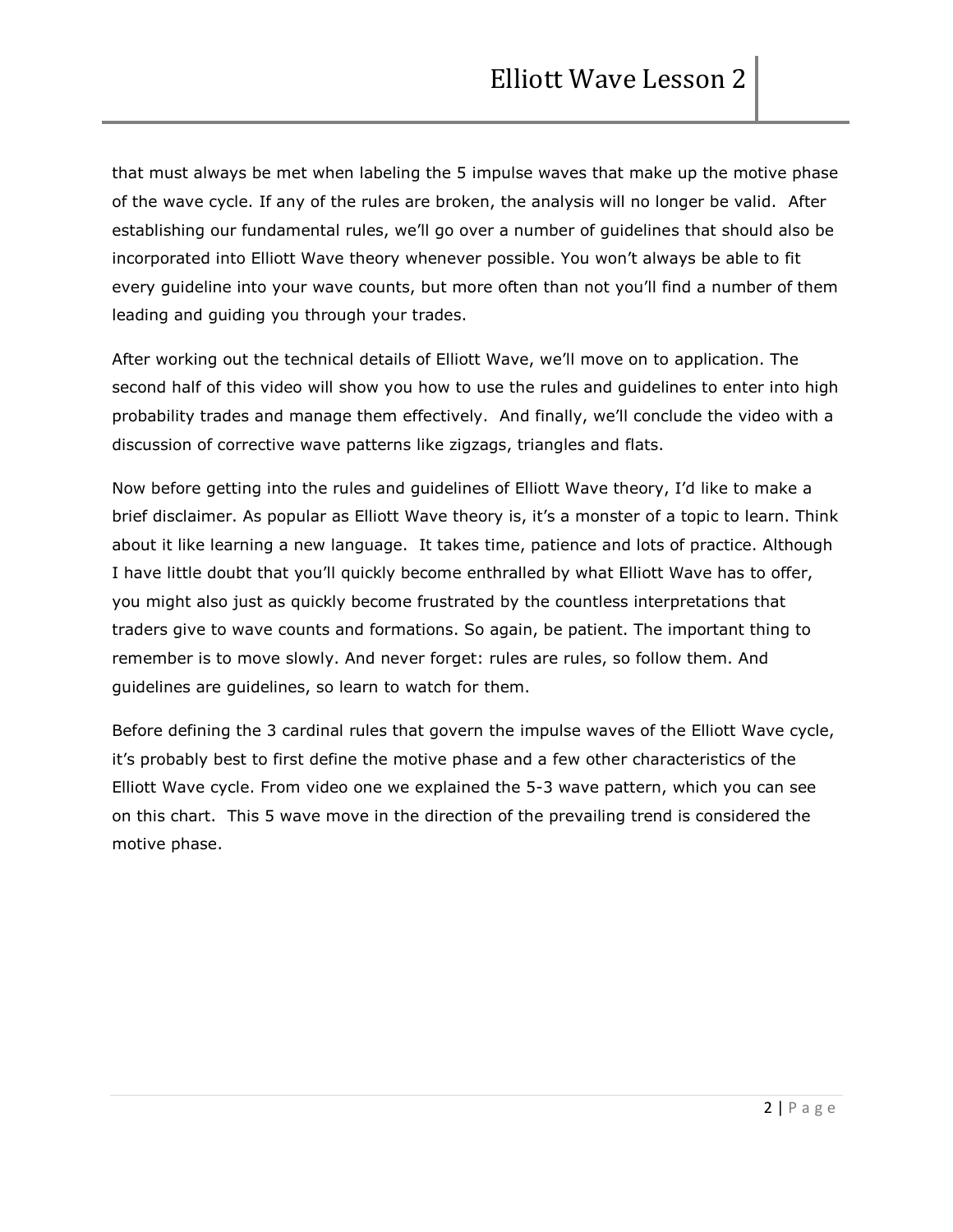

The motive phase  $-$  because it is in the direction of the prevailing trend  $-$  is typically the phase that traders prefer to trade on. The corrective phase, which you can see here – labeled A, B and C – is often not traded on, as this phase moves counter to the prevailing trend. Additionally, waves 2 and 4 within the Motive Phase are considered corrective waves. Although they are a part of the Motive Phase, which moves in the direction of the prevailing trend, the waves themselves move counter to the trend. Therefore, we typically do not recommend trading these waves either. In most cases, the best trading opportunities arise from the impulse waves or waves 1, 3 and 5 of the motive phase. The rules and guidelines that we are going to cover now pertain to the impulse waves of the motive phase.

### **3 CARDINAL RULES TO EW**

We'll begin with 3 cardinal rules that govern the motive phase of the Elliott Wave cycle.

Cardinal rule #1 states that wave 2 cannot retrace the entire price history of wave 1. To further clarify this rule, consider the following chart. Notice how the low price of wave 1 is **1.6073.**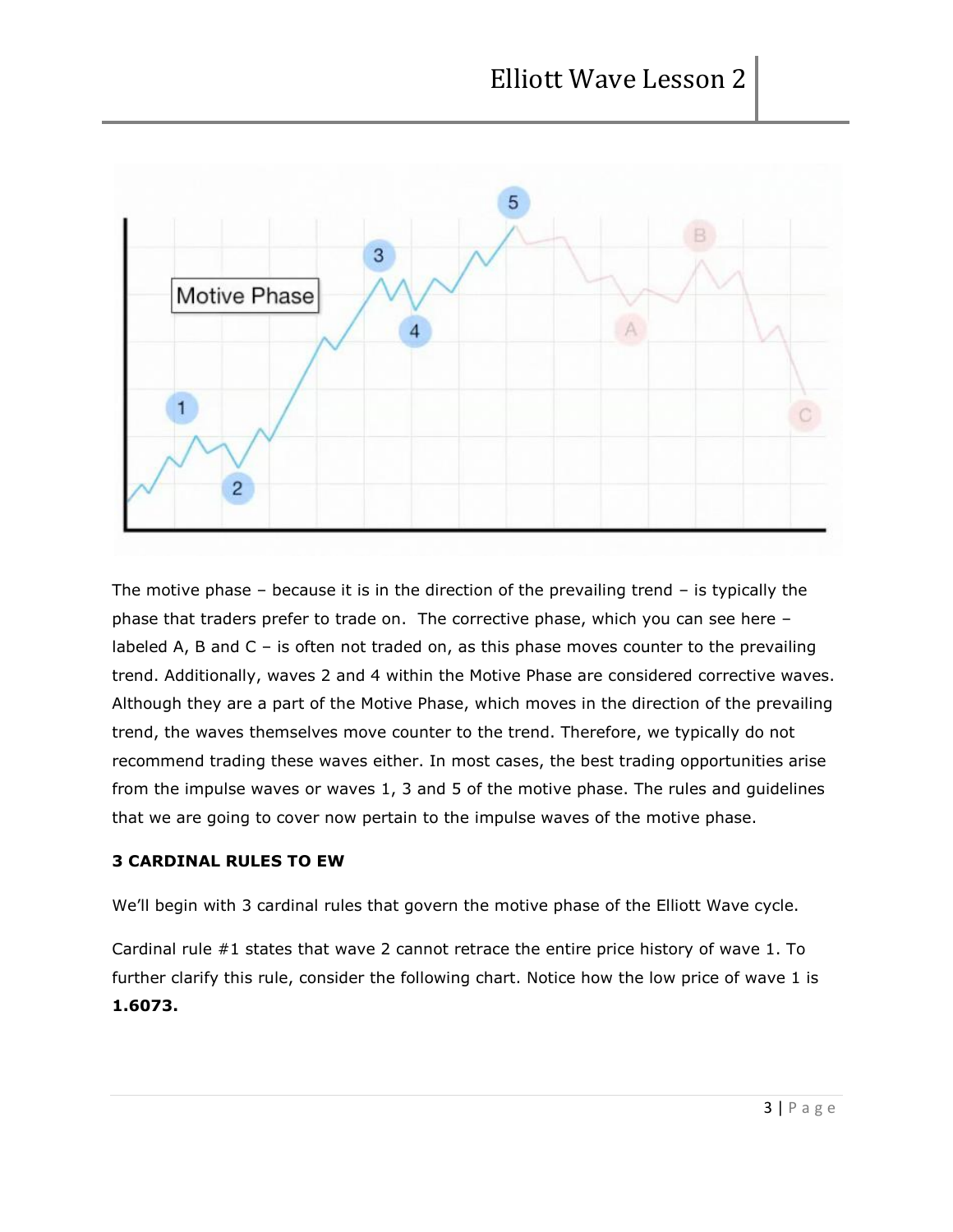

When wave 2 completes, it only retraces a portion of wave 1's price territory, reaching a low of **1.6288**, which is higher than **1.6073.** Had wave 2 instead retraced even further, reaching a price below the low of wave 1, cardinal rule #1 would be broken and so too would the rest of our wave count.

Cardinal rule #2 states that wave 3 is never the shortest of the actionary waves, or waves 1, 3 and 5. Additionally, wave 3 is often the strongest wave, covering the most price territory. You can see from this chart that wave 3 is not the shortest wave.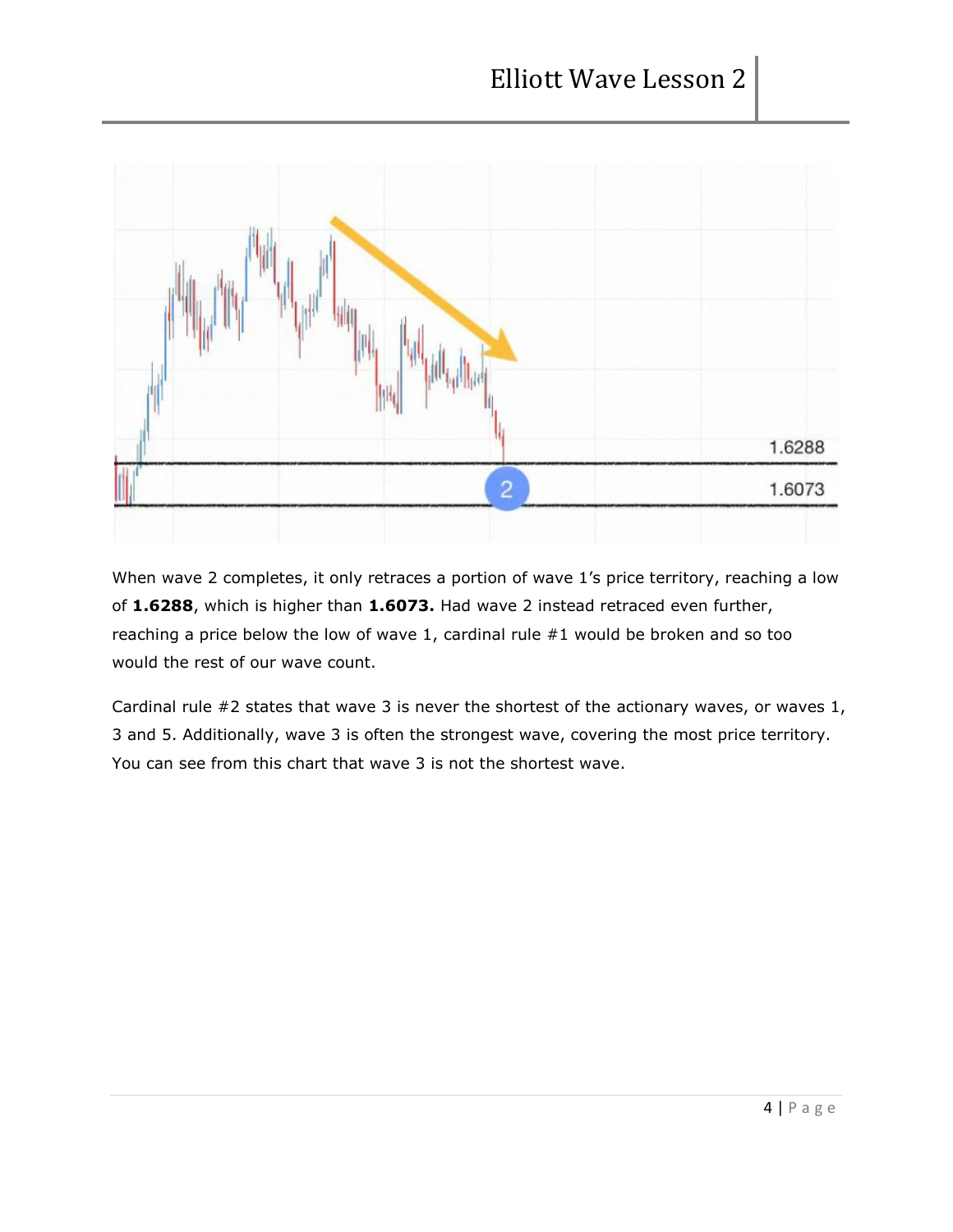

Had it been the shortest wave, we could have quickly realized that our wave count was incorrect.

And finally, cardinal rule #3 states that wave 4 cannot retrace into the price territory of wave 1. You can see here that the high of wave 1 is represented by this line here. Additionally the low of wave 4 is higher than the high of wave 1.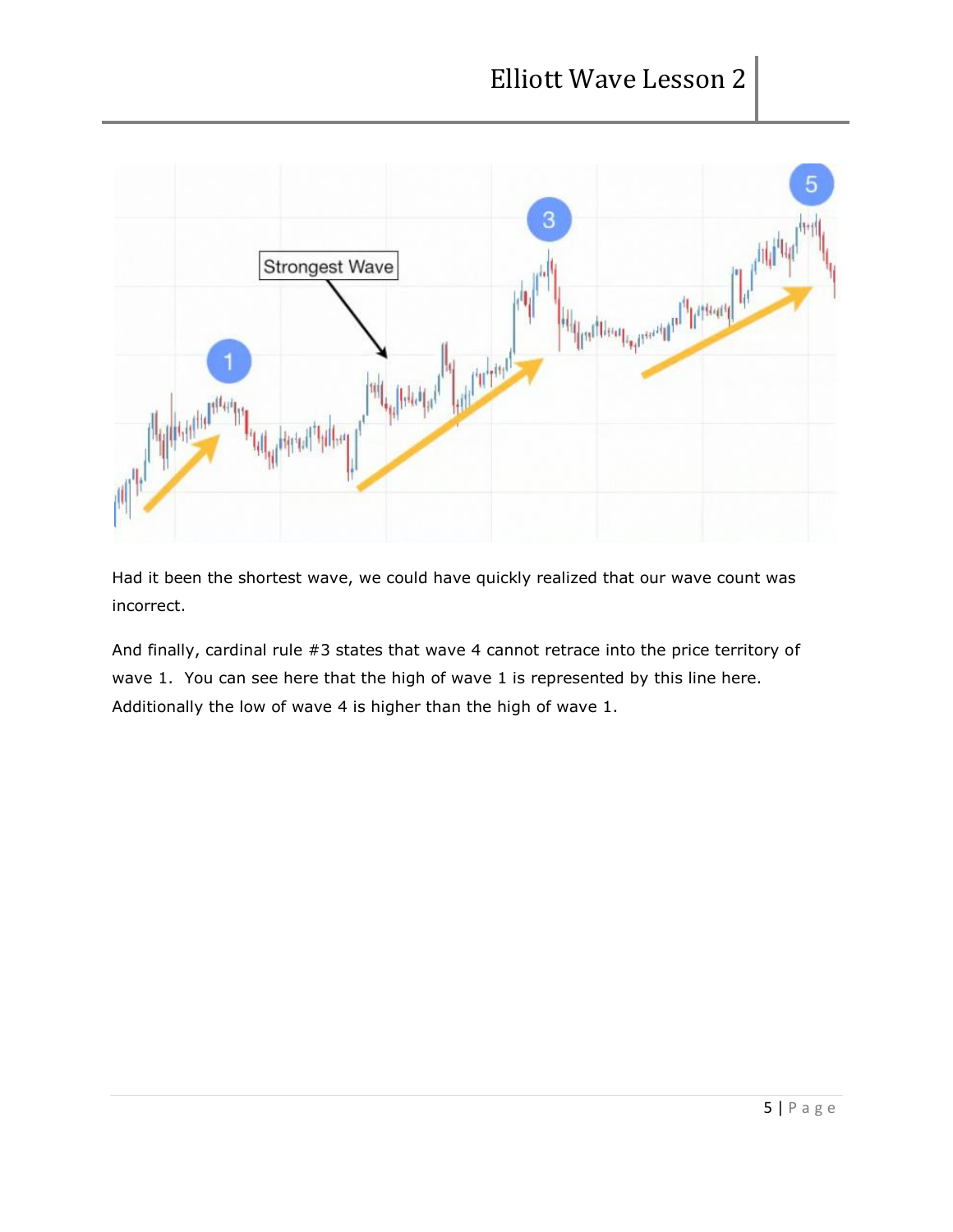

If the low of wave 4 had instead fallen below the high of wave 1 then the cardinal rule would not be met and our wave count again would be incorrect.

To summarize, wave 2 cannot retrace 100% of wave 1, wave three cannot be the shortest of the impulse waves or waves 1, 3 and 5 and wave 4 cannot retrace into the price territory of wave 1. These are our cardinal rules for the impulse phase of the Elliott Wave cycle, and these rules must always be met for our wave counts to be valid.

# **EW GUIDELINES**

Now let's move on to discuss some common guidelines that help identify entry points and areas to scale back or exit positions. Remember these guidelines will not always be satisfied and that's ok. However, they occur frequently in Elliot Wave counting, so watching for them can help optimize the way you trade with Elliott Wave.

The first guideline to watch for occurs on wave 2. Typically, wave 2 retraces 50-78% of wave 1. Remember the  $1^{st}$  cardinal rule states that wave 2 cannot fully retrace wave 1, but this guideline gets even more specific. By knowing that wave 2 typically retraces 50-78% of wave 1, we can use this to better time entry positions on a wave 3 trade. We'll cover this in greater detail a bit later.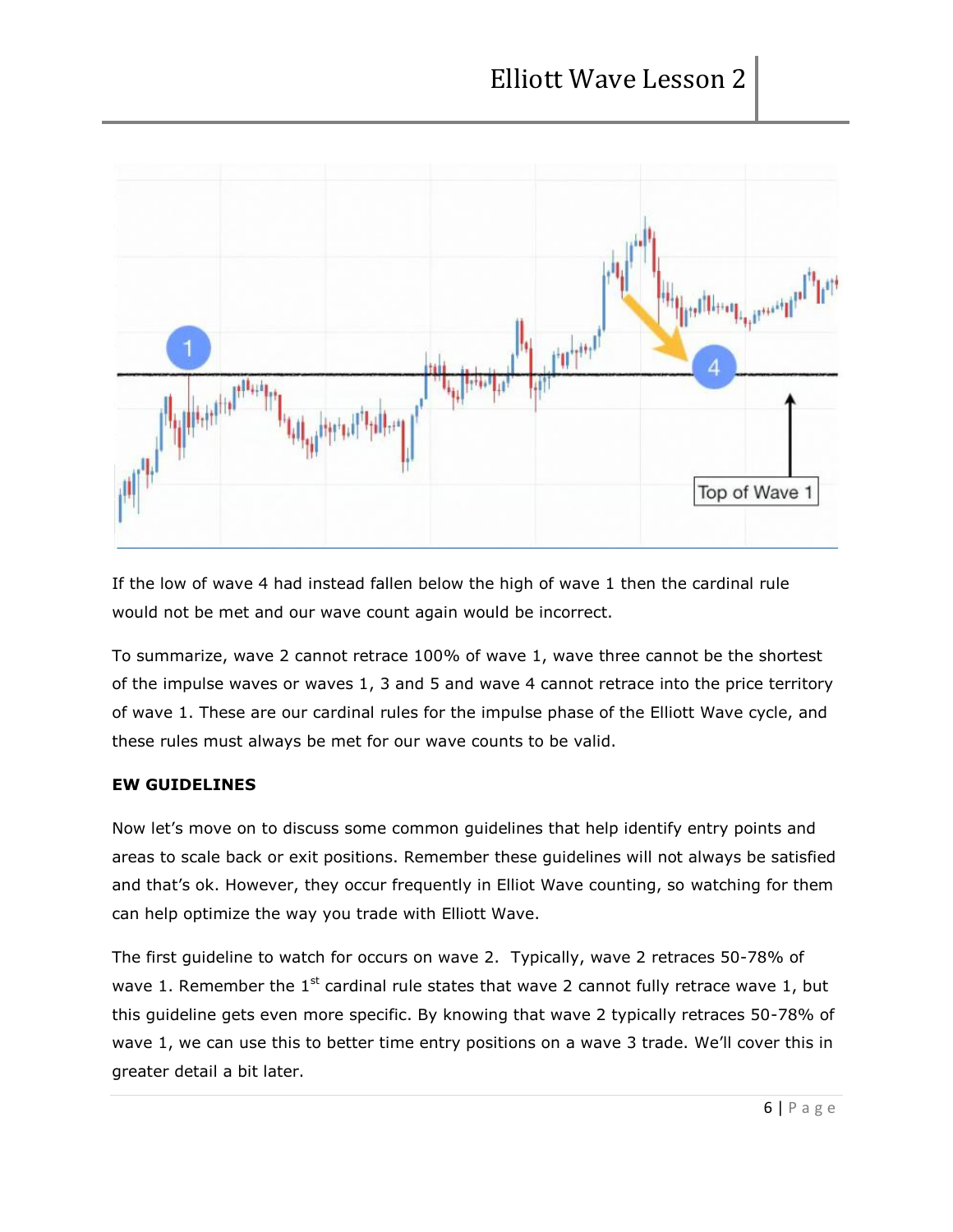The next guideline occurs on wave 3. Typically, the distance traveled by wave 3 is 1.618% of the distance traveled by wave 1. For example, if wave 1 covered 100 pips from its low price to its high price, then wave 3 typically will cover a distance of about 160 pips. This guideline can help determine a potential zone to scale back or exit positions.

The third guideline to discuss is that wave 4 generally retraces 38.2% of wave 3. Like the first guideline, this guideline too can better help us time an entry on a  $5<sup>th</sup>$  wave trade. Again, we'll get into the specifics in a moment.

Finally, our last guideline is that wave 5 is typically equal to the length of wave 1. So if the distance from the high price of wave 1 to the low price of wave 1 were 200 pips, then the distance from the high price to the low price of wave 5 would likely also be around 200 pips. This guideline can also be used to determine potential targets on a wave 5 trade.

Now each of the guidelines we just mentioned included retracement or extension percentages. For example, we said wave 2 typically retraces 50-78% of wave 1 and wave 4 typically retraces 38.2% of wave 3. These percentages are not arbitrary numbers. In fact, the numbers are common Fibonacci retracement and extension percentages that are used all over the world of finance. Why these specific numbers are used will have to be left for another day but there is no doubt that the Fibonacci sequence of numbers plays a large role in developing the Elliott Wave theory.

Let's use the Fibonacci tool on the FXCM Marketscope charting package to help us recognize the guidelines we just discussed. Let's take a look at an example with the EUR/USD.

This daily chart has formed a 5 wave sequence completing the motive phase. Of course, in real time, we don't have this luxury.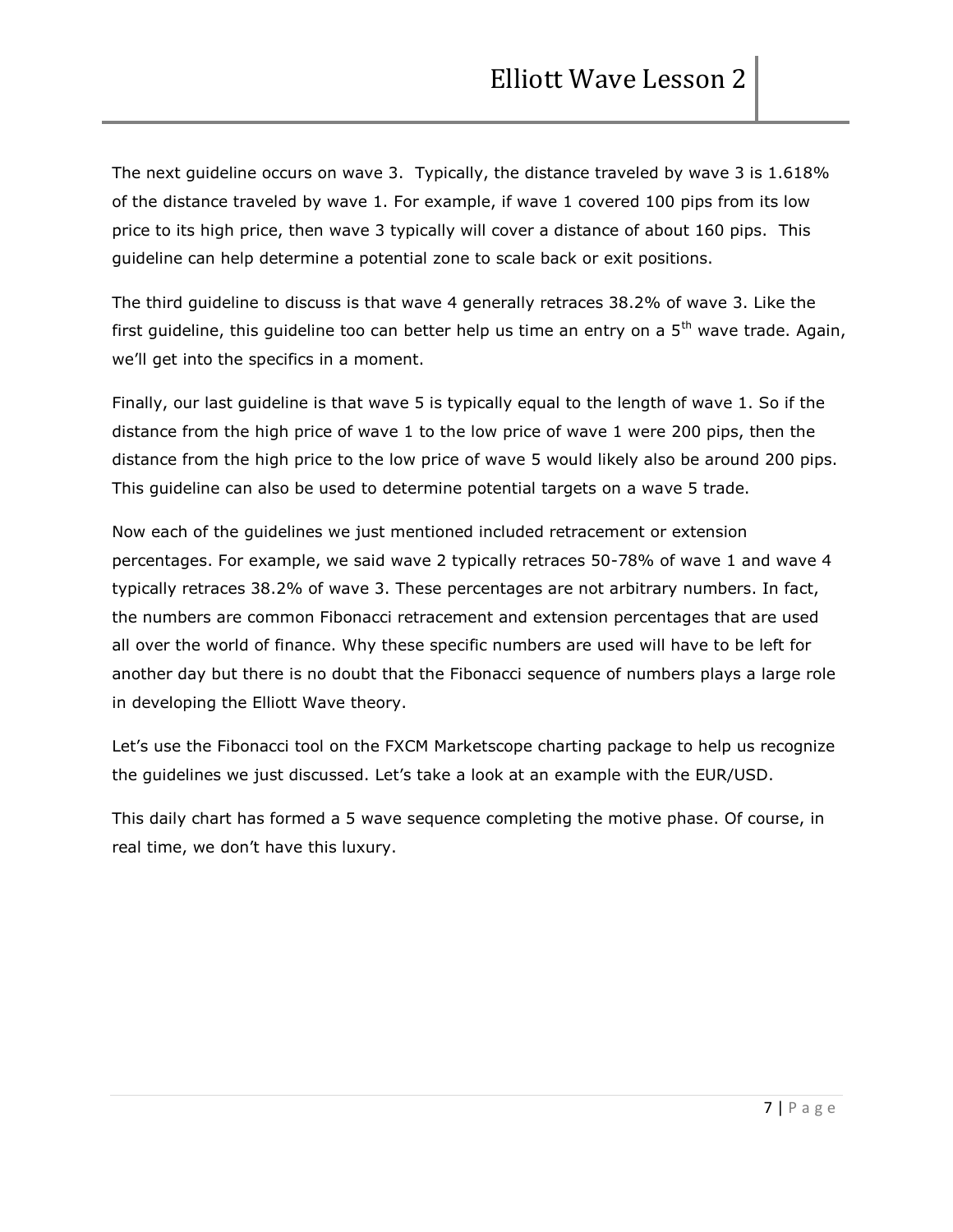

We have to expect and anticipate each wave within the sequence as price action develops. But for our current purposes this will suffice. First, let's quickly confirm that the 5 wave count is correct by checking our 3 cardinal rules.

Let's first zoom in on waves 1 and 2. We can draw a horizontal line at the low of wave 1 and see that wave 2 did not retrace beyond the beginning of wave 1. Therefore, wave 2 has not retraced 100% of wave 1; so far so good.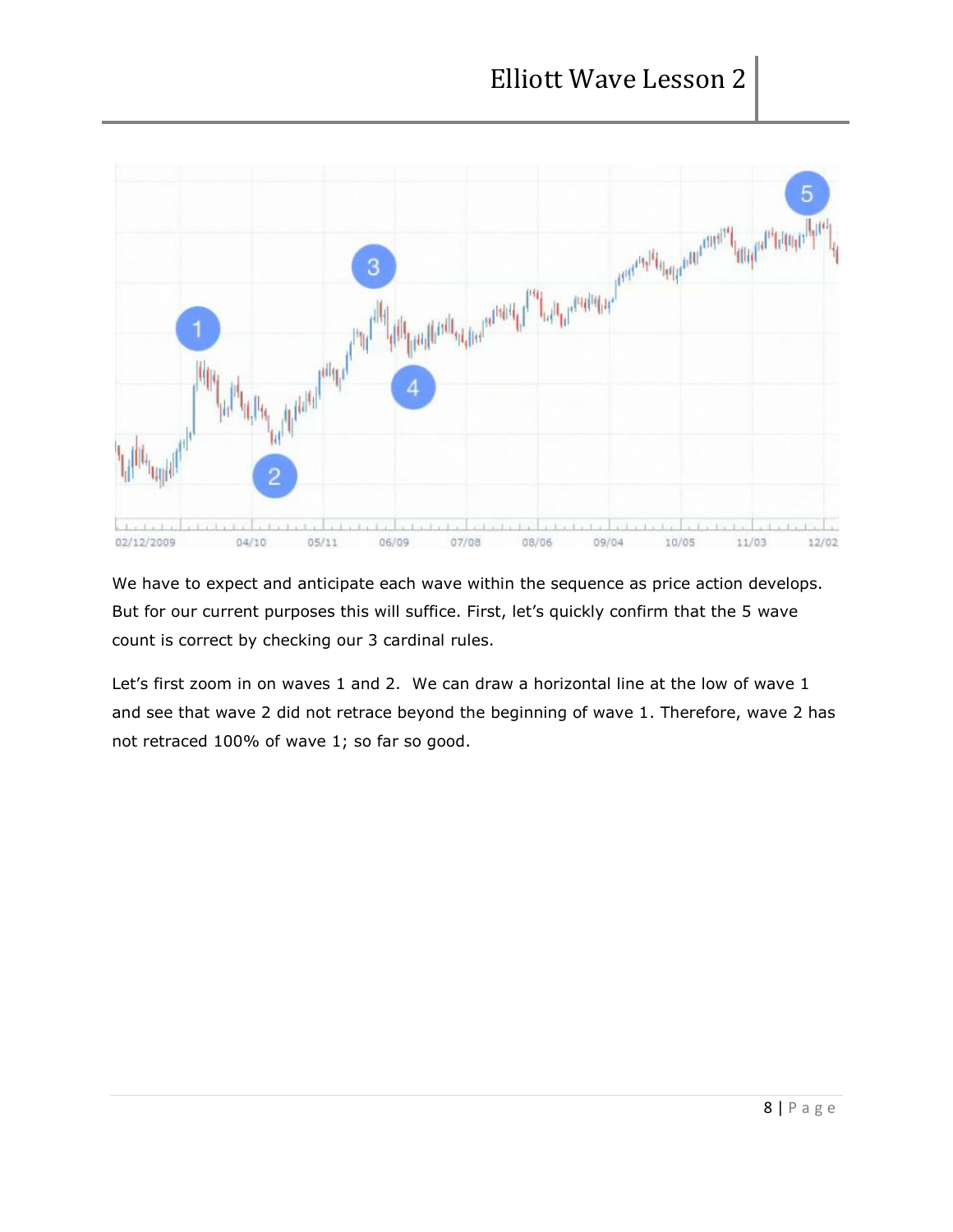

Now let's zoom back out to see all five waves. We can see that wave **1** is in fact the shortest wave, meaning wave 3 is not. This satisfies our second rule.

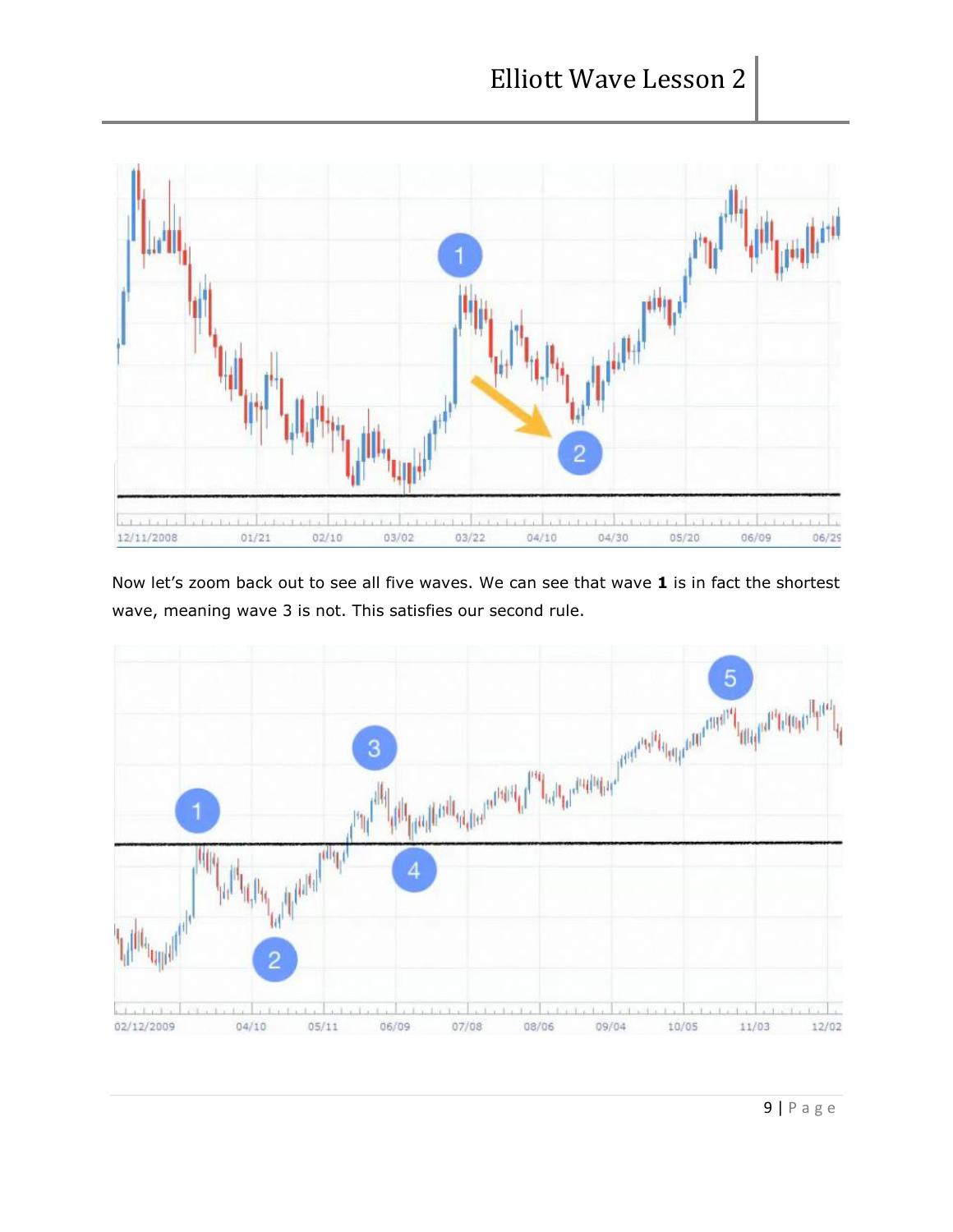Finally, drawing a horizontal line at the high of wave 1 allows us to verify that wave 4 did not move into the price territory of wave 1. So this wave count appears to be correct.

Now let's apply our guidelines to the same chart. To test the first guideline we'll need to use our Fibonacci tool from the low of wave 1 to the high of wave 1. I'm going to zoom in again on waves 1 and 2 so you can more clearly see this. You can see the Fibonacci lines are automatically calculated and placed on the chart. Using FXCM's Marketscope charts will do this for you automatically by using the Fibonacci tool. Next, we simply want to see where wave 2 ended or where wave 3 began. The first guideline suggests this often happens between the 50-78% retracement.



You can see from this chart that wave 2 concluded right between the 50-78% lines as the guideline suggested. So the first guideline was met.

Now we can check the second guideline. We won't use the Fibonacci tool here. We'll simply subtract the low of wave 1 from the high of wave 1. This tells us the number of pips covered over the course of wave 1. Again, let's zoom out to see the full picture. If we subtract the low price of 1.2455 **from the high price of** 1.3736 **this yields 1,281** pips. We can then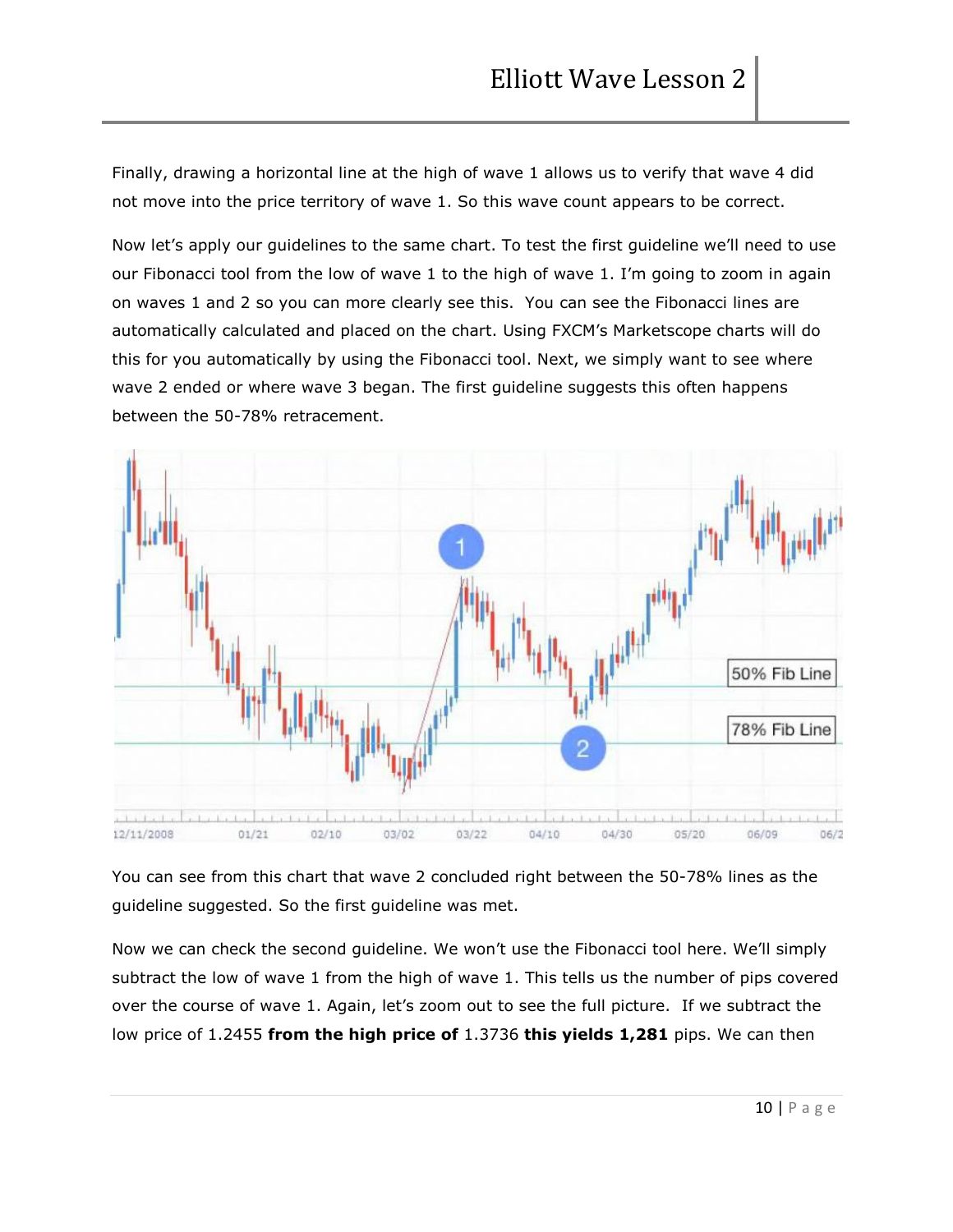multiply this by 1.618 to get a total of **1,640 pips.** We then need to add this to the low of wave 3.



This allows us anticipate that wave 3 will conclude around the **1.4527** price level. It doesn't look like wave 3 covered quite that much ground. So in this example, guideline two was not met.

Next let's check our 3<sup>rd</sup> guideline. To do this we use the Fibonacci tool from the low of wave 3 to the high of wave 3. Let's zoom in to wave three to get a better look. Again, the Fibonacci calculations are done automatically when using the Marketscope Fibonacci tool.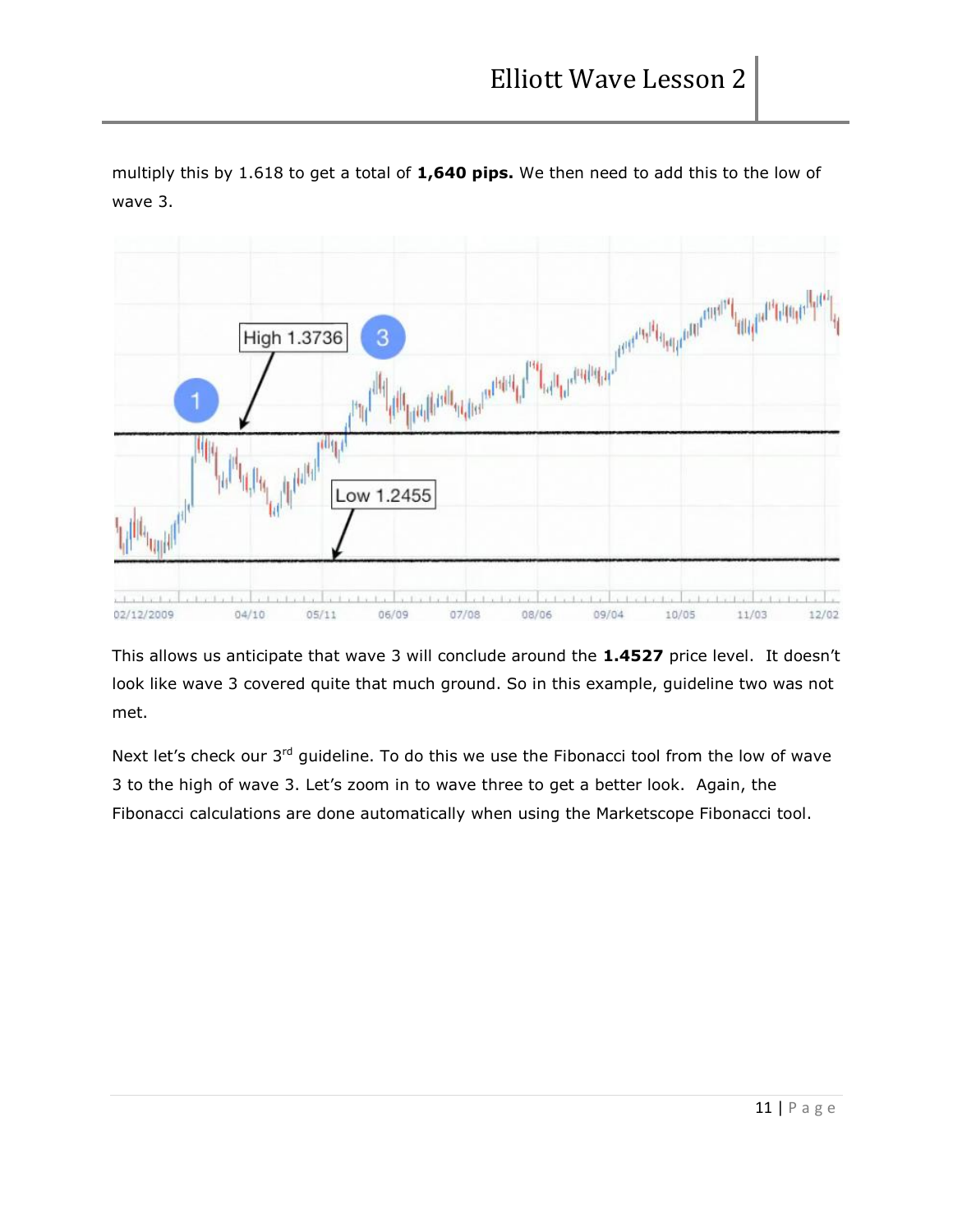

From our guideline we expect wave 4 will conclude around the 38.2% fib line and in this case, it looks like it did exactly that.

And finally, for our fourth guideline we use the calculation we already made from our second guideline. We know that wave 1 covered about **1,281** pips from its low price to its high price. Wave 5 started at a price of around **1.3747** and since we expect wave 5 to cover about the same amount of ground, we expect wave 5 to top out around the **1.5028** price level. This price is overshot just a bit, but only by about 100 pips. So this guideline too can be considered to be met.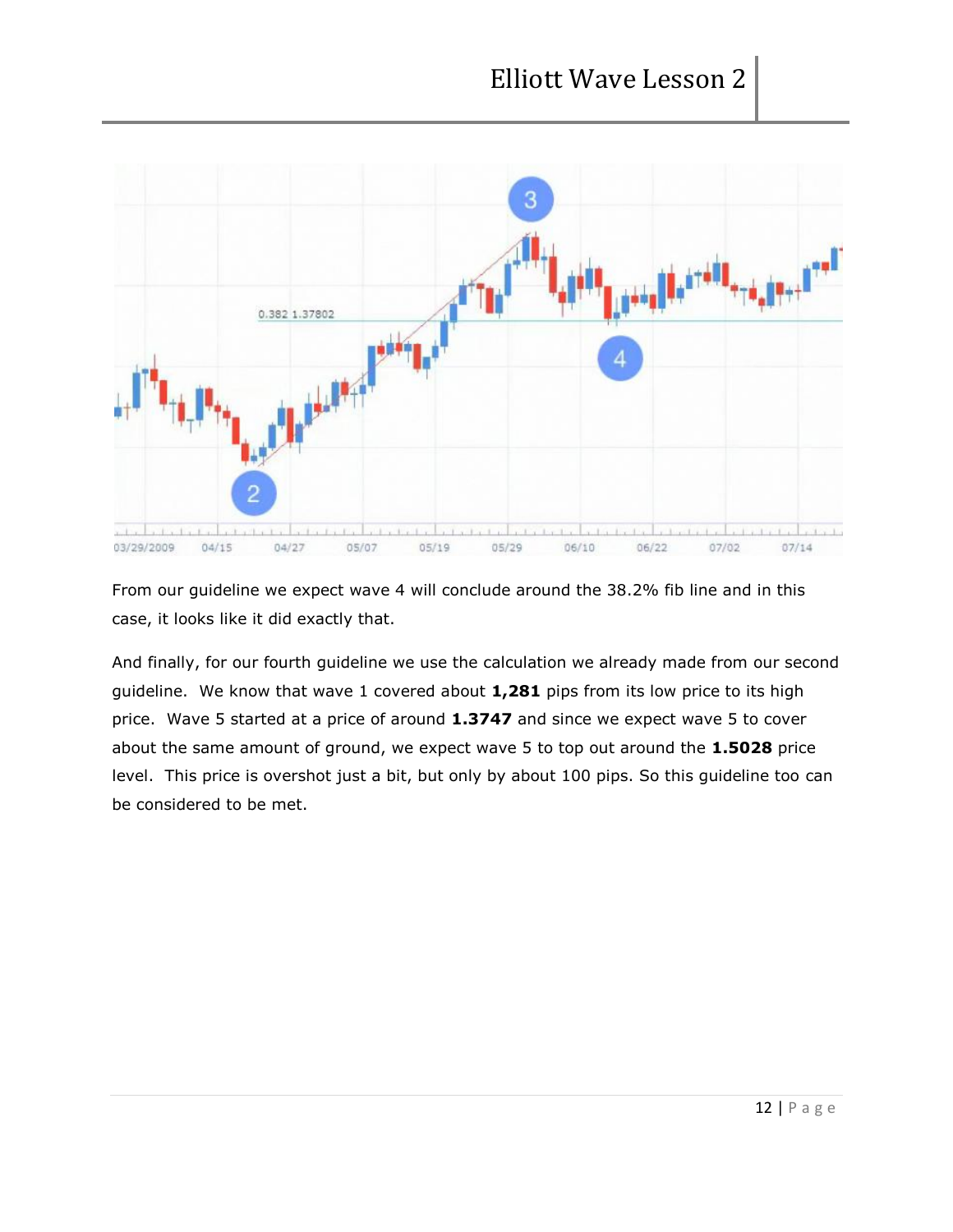

This example illustrated several important facts about our guidelines. First, even by properly following the 3 cardinal rules, one of our guidelines was not met. Sometimes 2 or 3 of the guidelines might not be met. That's why they are called guidelines and not rules. But even more importantly, hopefully you saw the benefit these guidelines can provide when deciding when to enter and how to manage positions. If not, don't fret. That's exactly what we will cover in the next section of this video.

# **TRADING W/ EW USING RULES AND GUIDELINES**

So let's apply what you have just learned to actual trading examples.

As you learned in video one, the foundation of Elliott Wave theory revolves around the 5-3 wave structure. The ability to accurately predict and identify this structure is required to effectively use Elliott Wave theory. However, when it comes to placing trades, traders often only trade on waves 3 and 5. Sometimes traders will attempt to time an entry at the beginning of wave 1, but this is often much more difficult than entering a position at the beginning of wave 3 or wave 5.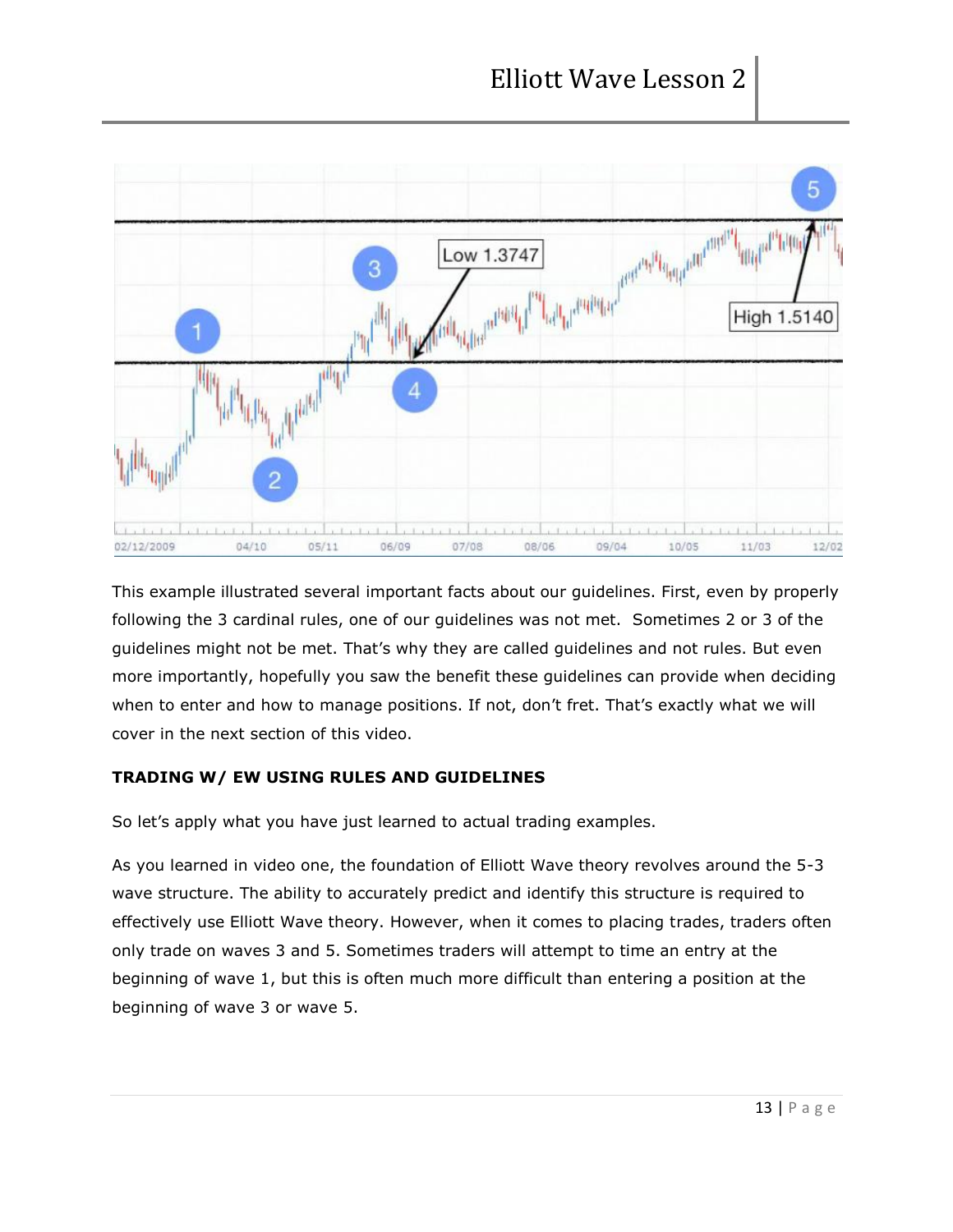

The primary reason waves 3 and 5 are so frequently used is because these waves move in the direction of the prevailing trend. This reduces some of the risk associated with the uncertainty of markets. Wave 1 moves in the direction of the prevailing trend as well. However, you often don't know that wave 1 has formed until after the fact. Due to our rules and guidelines it is often easier to forecast waves 3, and 5 so I am going to focus on these waves in this video.

### **WAVE 3 TRADE SETUP**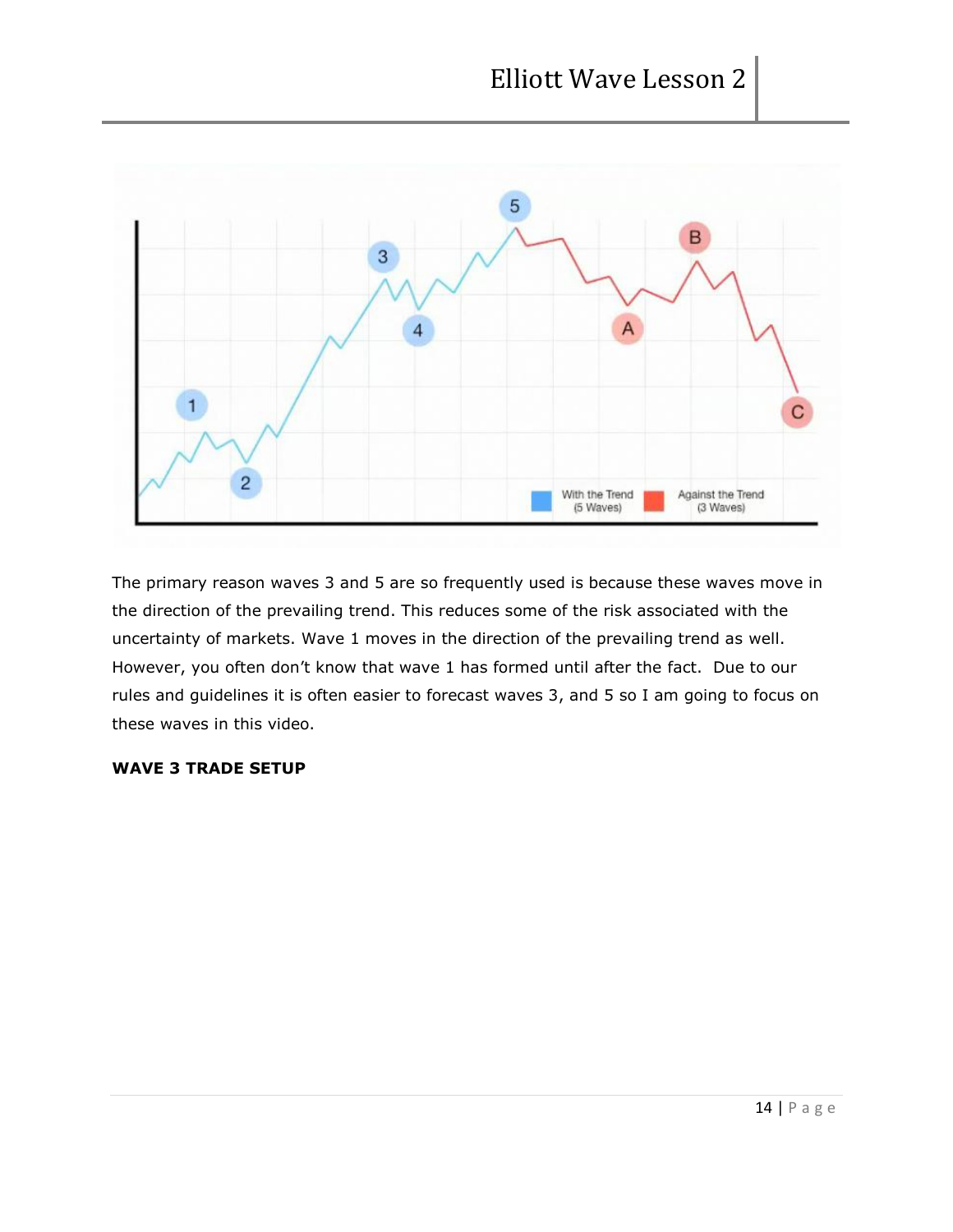

Let's start by looking for wave 3 trading opportunities. For this trade setup we will take a look at a 60 minute AUD/USD chart as we look at a wave 3 trading setup.

On the left side of the chart I labeled the A, B, C corrective waves which followed a prior 5 wave move down. You can also see that I've labeled 5 waves with small roman numerals throughout the course of wave 1. This is actually how the smaller subdivisions within a wave are notated. So you can see within the wave 1 move down, there was a 5 wave sequence to complete the larger wave 1. Then we have a 3 wave, or lowercase a, b, c correction that forms the larger second wave. This is another example where we can point out the fractal nature of markets. As you look at a smaller and smaller time frame you'll notice that each wave can be broken down into smaller 5 or 3 wave moves.

Now this chart might look a bit complicated and on some levels it should. Remember, recognizing and properly labeling waves is not easy and will take time to master. It truly is an art rather than a science. But even here, you can see how these wave patterns are fairly recognizable to the eye. From this point, let's start checking our rules and guidelines.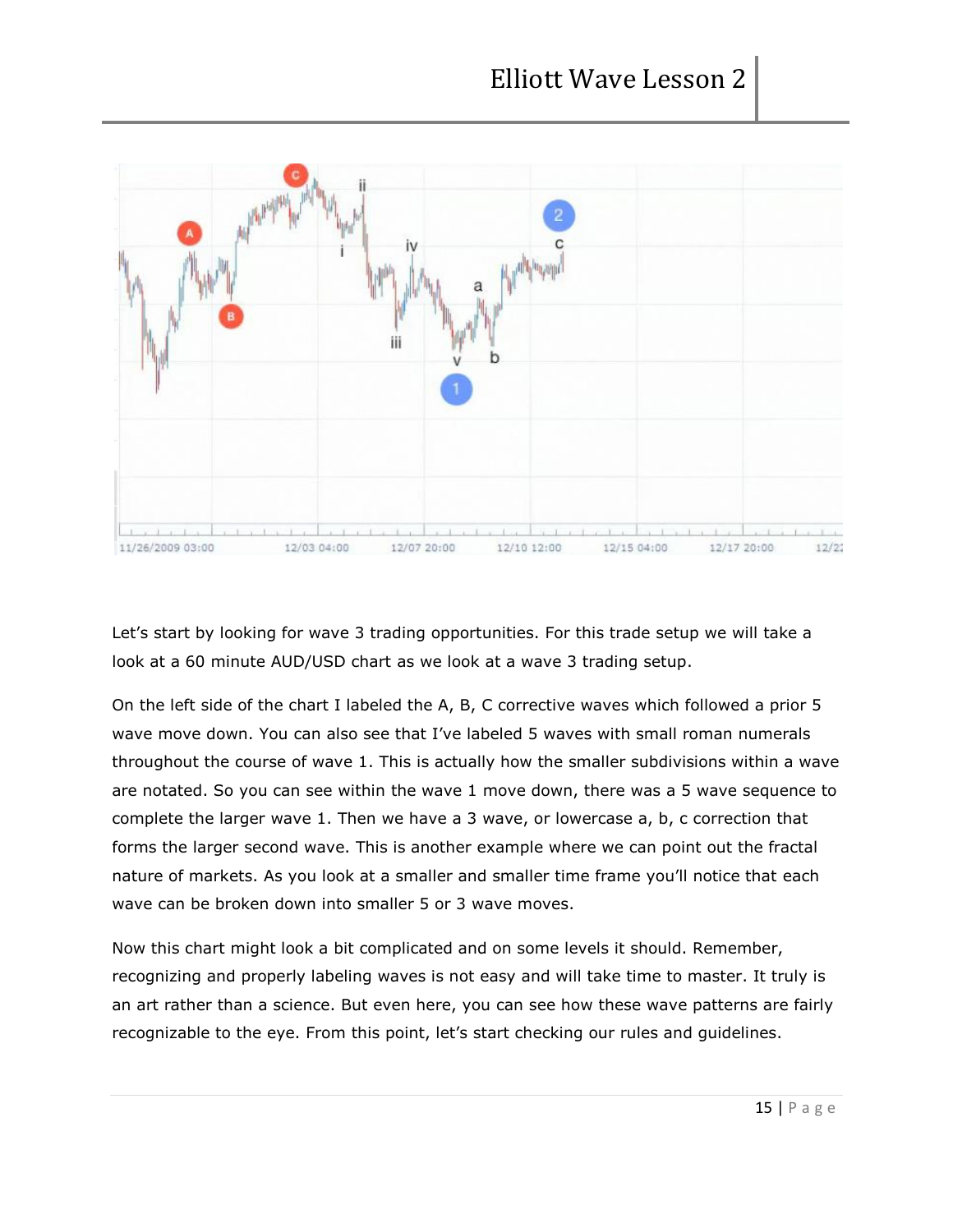For the sake of clarity let's remove all of the labels on the subdivisions as we're going to be trading off of the larger sequence. But keep in mind; if you're looking for shorter-term trading opportunities, or if you'd like to double check or get a bit more confirmation you're more than welcome to keep moving in on smaller and smaller time-frames, taking advantage of the fractal nature of markets.

Let's draw a horizontal line at the high of wave 2. This will allow us to check our first cardinal rule. It's clear that wave 2 did not retrace 100% of wave 1, which is good. Next, we can draw Fibonacci lines from the high of wave 1 to the low of wave 1.



Our first guideline suggests that price action is likely to turn around, with wave 3 starting around the 50-78% Fibonacci lines. I'll zoom in on wave 1 and 2 so we can clearly see where wave 2 ended. In this case, price action really appears to be flirting with the 50% fib line, which is not surprising. Even outside of Elliott wave analysis, the 38.2 and 50% fib lines usually act as pretty strong support and resistance.

Knowing what we now know, this is probably a good time to start looking for short entry opportunities, anticipating the beginning of wave 3. For even a bit more clarity and to help us locate a good entry opportunity, let's zoom back out and draw a trend line as well to see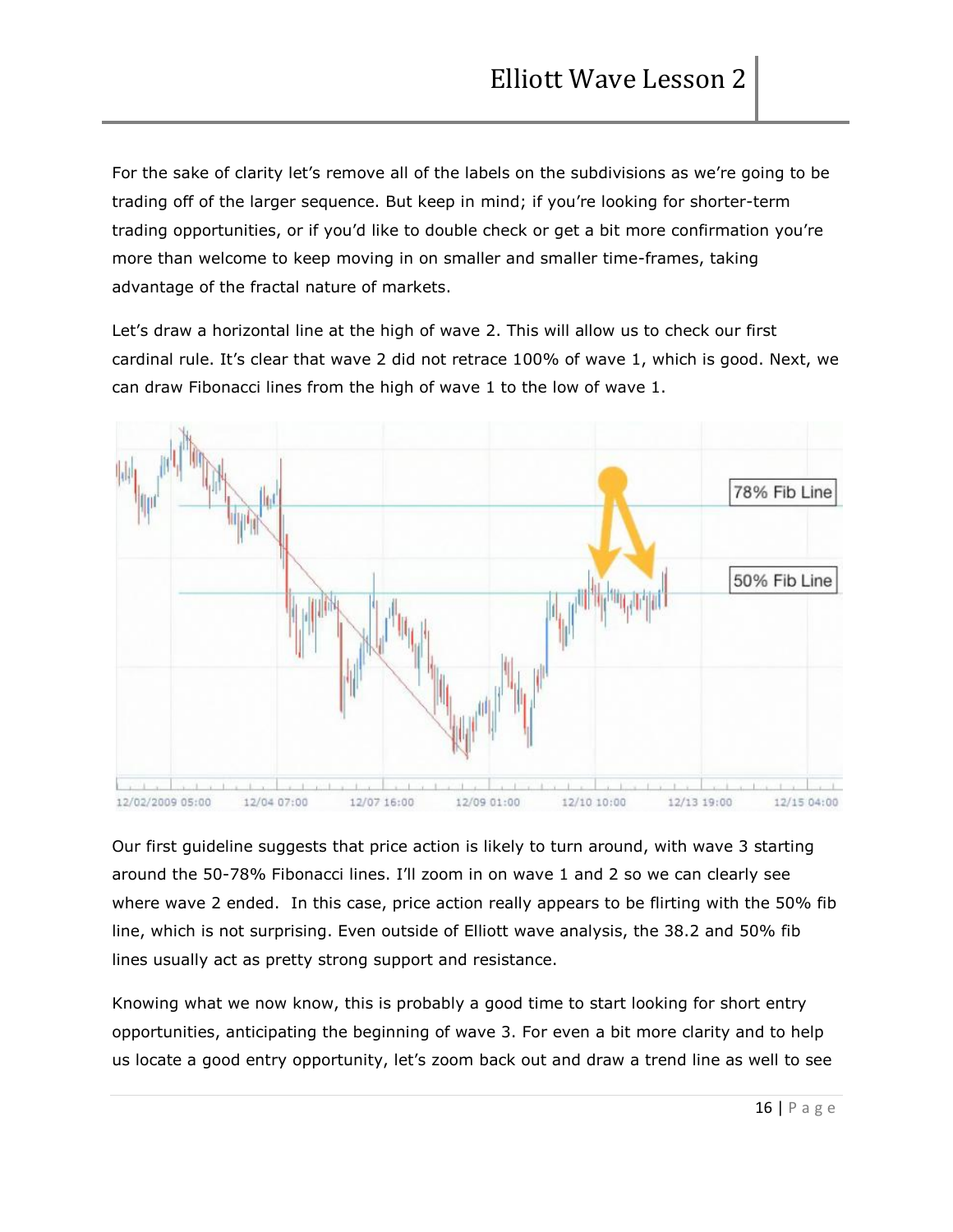if it will act as further resistance as price action develops. Remember, with most trading strategies we look to sell at resistance and buy at support.

On the  $11<sup>th</sup>$  of December, price action begins to fall. At this time, we have two options: 1) we can go short, assuming this is the beginning of the wave 3 move down or 2) we can wait for a bit more confirmation before entering. Let's take the conservative approach and see what happens. Over the course of about 2 days, the market falls a little over 100 pips but then starts retracing back upwards towards the resistance line.

Now we know that wave 3 can't be the shortest wave. So assuming our first two wave counts were correct, what just unfolded should not be waves 3 and four of the larger sequence. Instead, maybe it was waves 1 and 2 of a 5 wave sub-sequence that will make up the larger wave 3 move down. Now that's a lot of waves to talk about, so let's put some labels on this chart to get a better feel for what might be unfolding.

Let's put a Roman numeral one here and a roman numeral two here. Now what I like about this trade setup is that my original intensions were to go short on the larger wave 3, trying to catch this move down. I decided to be conservative and not get in here and by doing so it appears that sub-waves 1 and 2 of the larger wave 3 move down have formed. So, if I decide to go short now, I am actually going short at the beginning of two wave 3s. Wave 3 of this sub-wave sequence which is a part of the larger wave 3 move I was originally looking for.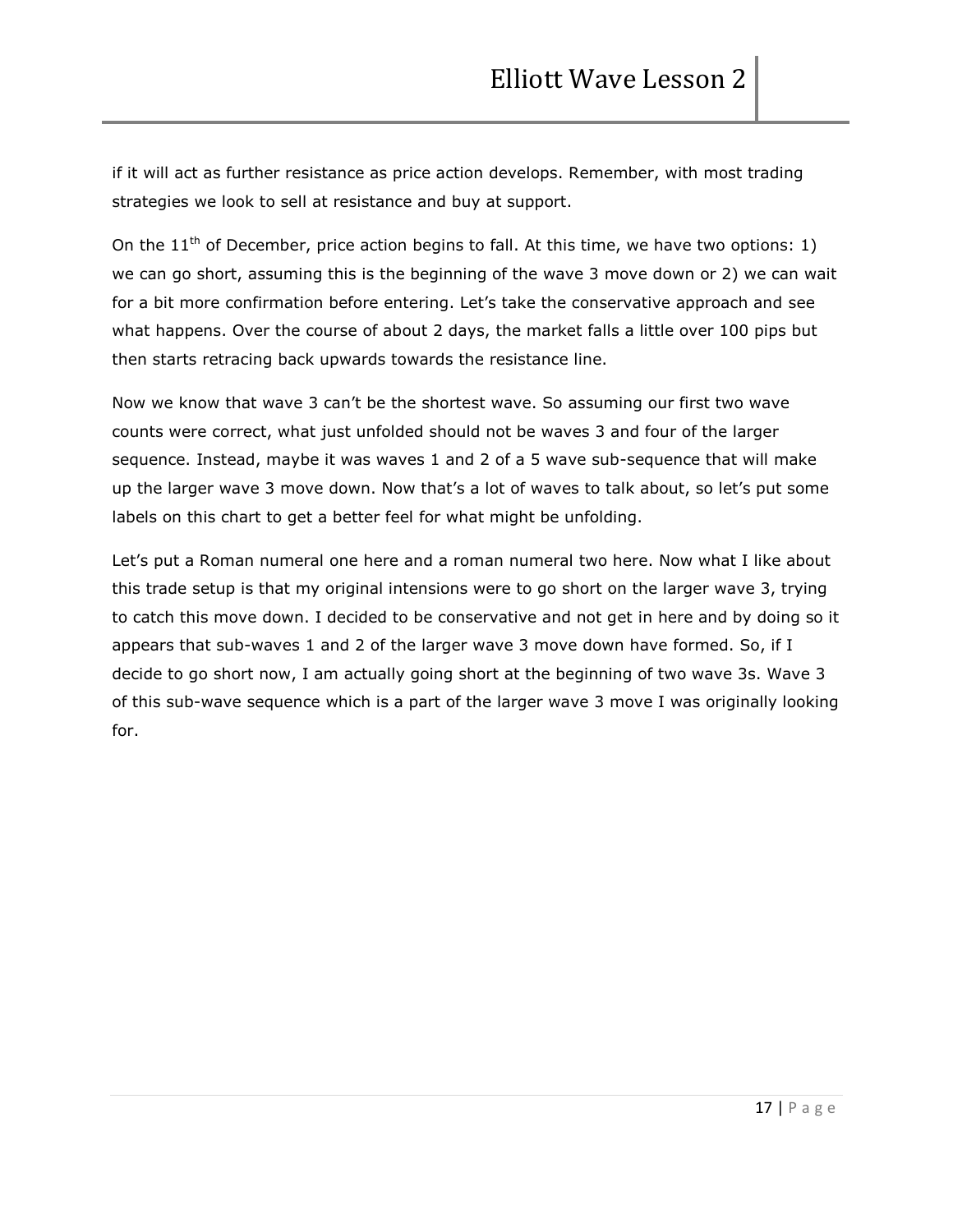

This is one of the reasons I chose this chart. I wanted to clearly illustrate the fractal nature of markets and show you how you can use this characteristic to your advantage when locating trading setups. Instead of entering blindly, we can wait for sub-wave 2 to bounce off of the resistance line. This happens on the  $14<sup>th</sup>$  of December. After going short, the market quickly sells off moving in our direction.

The last thing I'd like to talk about with this example is where to set your stops and where to set your limits. When trading wave 3, it is often good practice to place your stop just beyond the beginning of wave 1. The reason being, if the market turns against you and ends up moving to or beyond the opening price of wave 1, then our  $1<sup>st</sup>$  cardinal rule is broken and we don't want to be in this trade any longer because it means our wave count was incorrect.

As for the limit, we do recommend looking for at least a 1:2 risk to reward ratio or better. But we can go a step further with this. We can use our second guideline to try and optimize our exit strategy. As price action develops, we'll want to closely monitor the wave patterns that form and look to exit once wave 3 moves about 1.618% of the distance traveled by wave 1.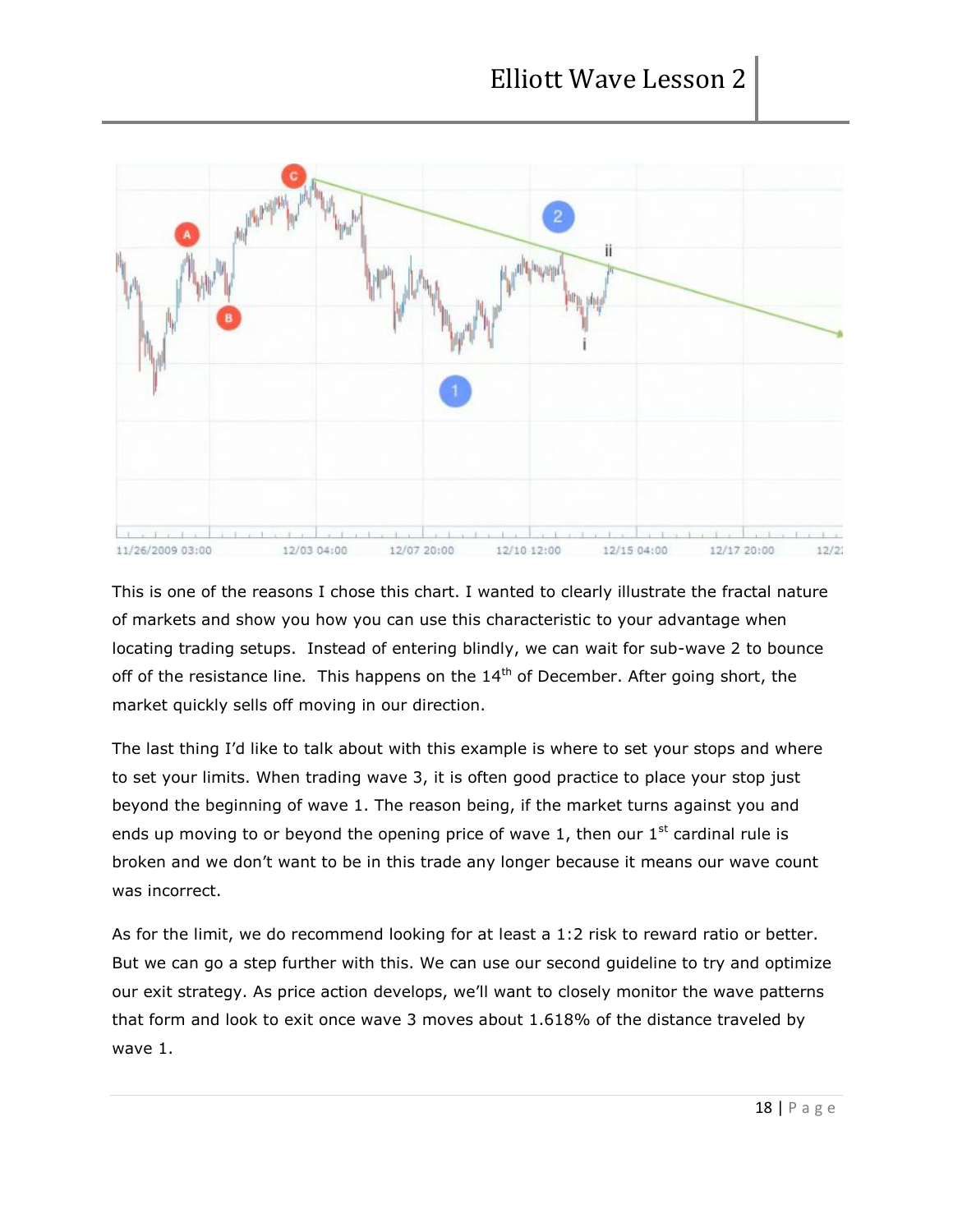Another benefit to trading wave 3 is that wave 3 is typically the largest and strongest wave. This typically allows for good opportunities to move up your stop through the trade as well, locking in profits.

## **WAVE 5 TRADE SETUP**

Now let's explore trading the 5th wave.

Here we have a daily chart of the GBP/JPY. Let's assume it is around the beginning of April, here, when the GBP/JPY begins to slow its upward trajectory after making a strong move up, which started in January. It appears to me that a nice trading opportunity is developing, but let's adds a few technical tools to gain a clearer picture.

First, let's add support line. This support line here appears to have been holding up quite well. Because of this, we'll want to keep an eye on price action that develops around this line. There is a good chance that it will continue to provide support. We can also add a MACD indicator to this chart to try and keep an eye on price momentum. Notice how the MACD indicator turned from sharply negative territory in January to quite positive territory the following few months. This makes sense as price action made a strong move up during this time as well. However, right now the indicator appears to be flattening out and maybe even setting up for a MACD crossover below the signal line. We'll come back to this in a moment.

Let's go over our Elliott Wave rules and guidelines. It looks to me like wave 1 ended here, with wave 2 ending here. The bottom of wave 1 does not go beyond the beginning of wave 2, so our first cardinal rule is satisfied.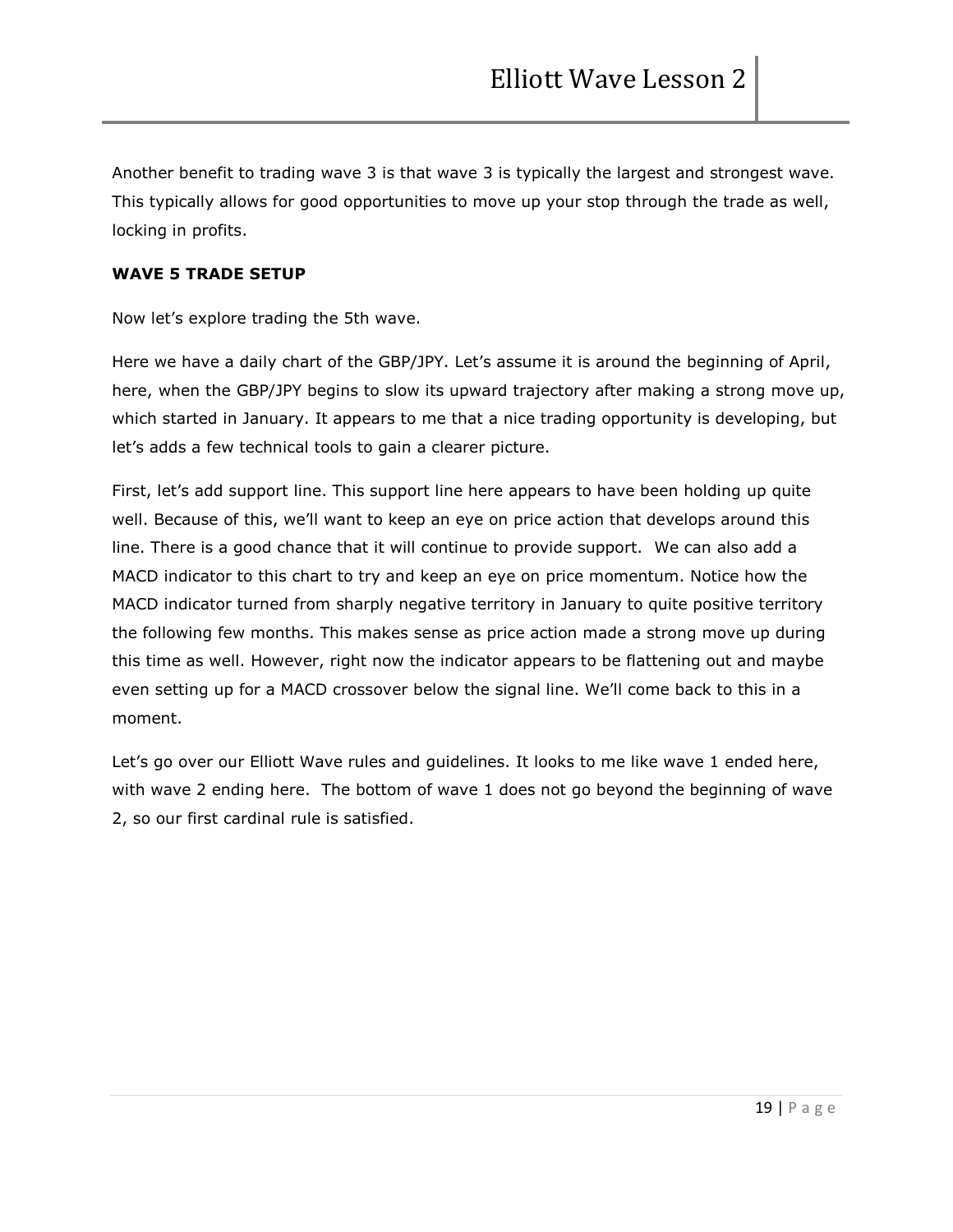

Additionally, if we draw fib lines from the low of wave 1 to the high of wave 1, we can test the retracement of wave 2. It looks to me like wave 2 retraced a little over 50% of wave 1. This fits perfectly into our  $1<sup>st</sup>$  guideline.

The way price action has developed in this area, and knowing that the  $3<sup>rd</sup>$  wave cannot be the shortest wave, I feel pretty confident that wave 3 has probably ended here.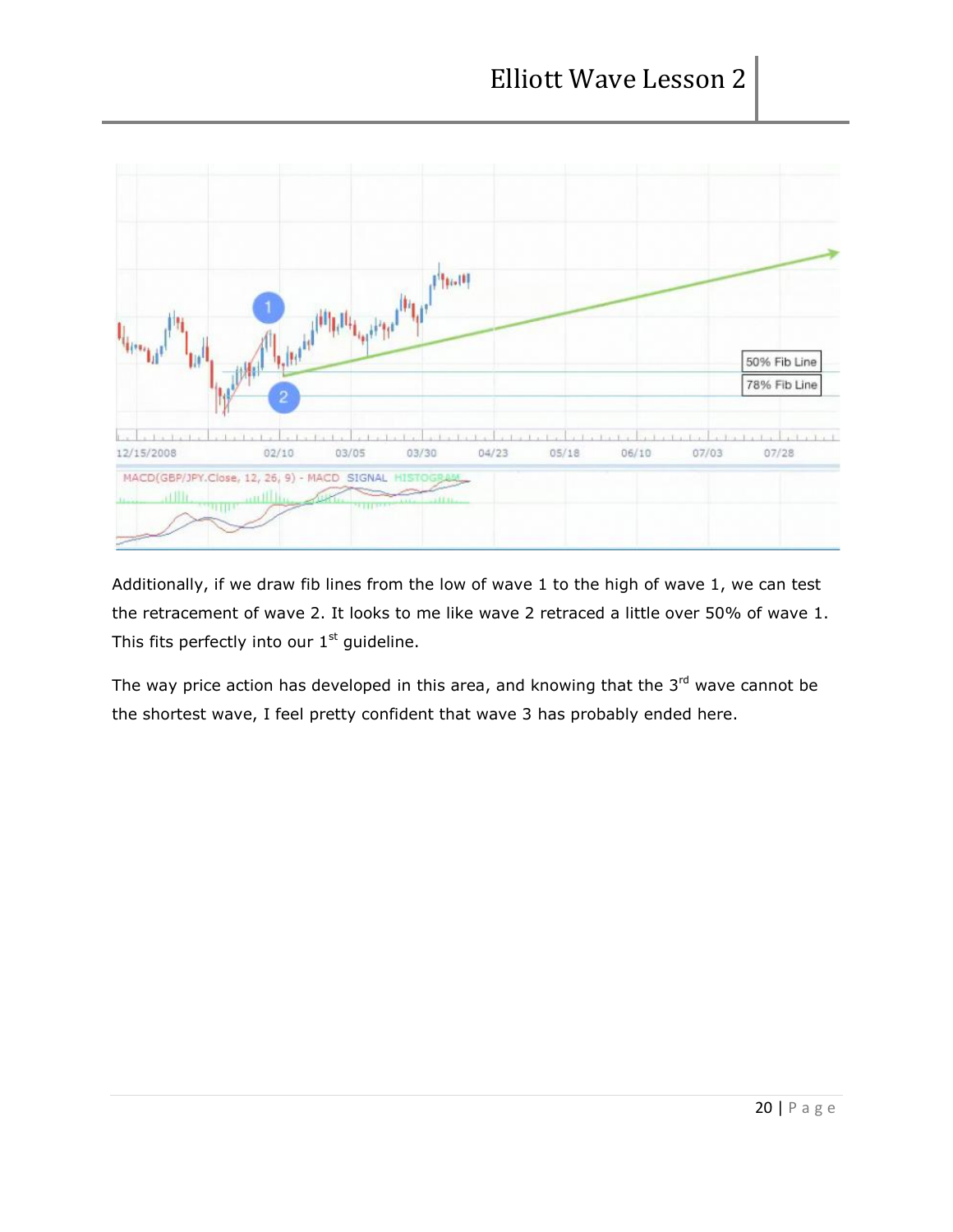

And without actually calculating how far wave 1 moved, it does appear to me that wave 3 covered at least 1.5X the distance that wave 1 covered. So our second guideline appears to be inline as well.

At this time, I'm going to start looking closely for a wave 5 trading opportunity. To prepare, let's get an idea of where wave 4 is likely to end. To do that need to draw Fibonacci lines from the low of wave 3 to the high of wave 3. Based on our third guideline, wave 4 is likely to end around the 38.2% fib line, which is around 142.06. Around the  $20<sup>th</sup>$  of April, prices begin to fall.

Now at this time we have two options. We can be a bit aggressive and simply decide to go long because wave 4 price action reached the 38.2% fib line or we can take a more conservative approach. The reason I consider entering at the 38.2% fib line to be a bit more aggressive is simply because the 50% fib line can also provide strong support as well. And remember, guidelines are guidelines. They aren't always met. So if we do decide to enter at the 38.2% fib line, we should at the very least be prepared for prices to possibly push further towards the 50% fib line before turning. Also, our trend line has been holding up pretty well for some time. So we probably want to keep an eye on price action as it moves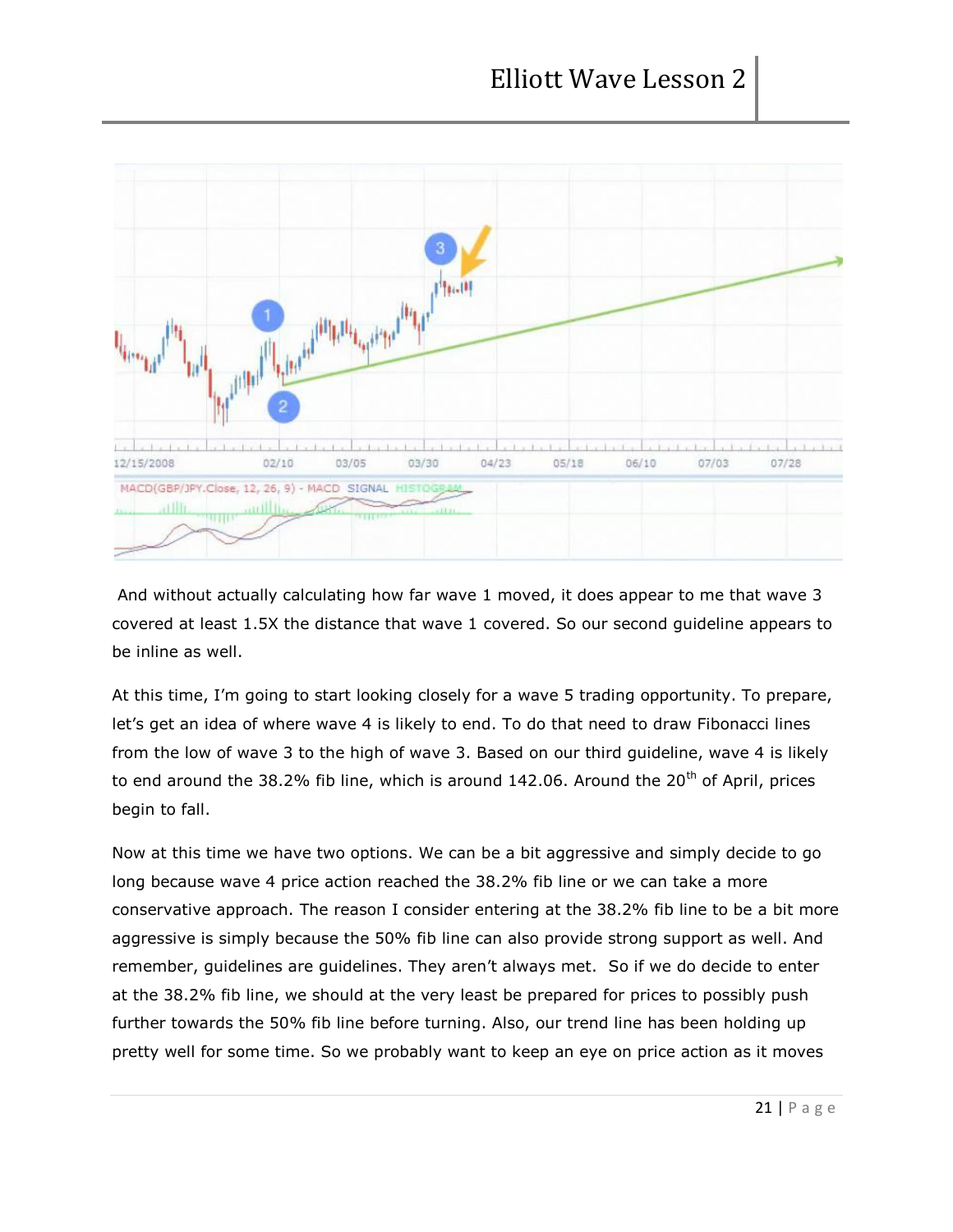towards the trend line and see if that coincides with the 38% or 50% fib line. From what I see right now it looks a little more likely that it will head toward 50%.

With this trade, we'd likely be placing our stop right at the high of wave 1, to make sure cardinal rule number three is not broken. Wave 1 tops out around the 137.20 price level which is lower than both the 38.2 and 50% fib lines. Therefore, both the aggressive and the conservative trades should play out. But the aggressive trade has room for a larger loss and not quite as much profit potential. The conservative entry has more room for gains and less room for loss but also has a chance that price action never reach its entry price.

I'm typically a fairly conservative trader, so I'm going to walk you through the conservative entry. For four days price action is not able to close below the 38% fib line. I'll be honest, if I were actually trading this setup I'd be getting pretty anxious. Maybe wave 5 is underway? The 38% fib line is acting as pretty strong support. But I want to stay consistent in my approach. I had a valid reason for not wanting to enter at this price and I'm going to stick with it. Also, notice how the MACD line has crossed below the signal line and is heading south. I'm convinced the GBP/JPY has a little more room to fall.

Over the next few days, price action finally breaks down to touch the 50% fib line, right near support. And even better, the candle that pierced the 50% fib line is a hammer. I want to make sure the hammer formation completes, so let's wait to enter on the open of the next candle at about 141.10.

As I previously mentioned, with this trade a good stop placement would be right at the high of wave 1. However, you could also place your stop just below the support line if you're looking for a tighter stop.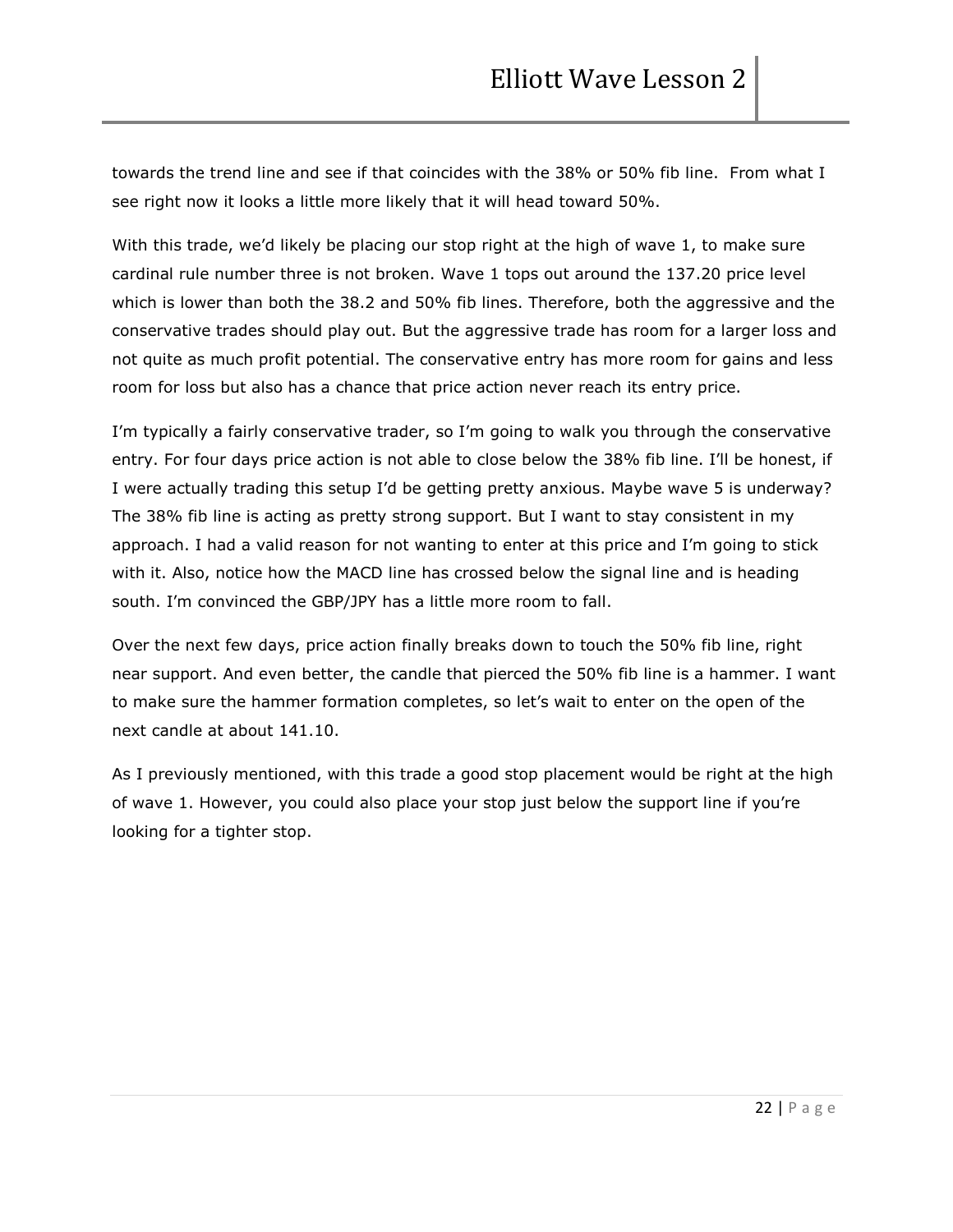

You don't allow yourself as much wiggle room but you will reduce the overall risk on a trade. Do to the unpredictable nature of markets, I prefer to give myself as much breathing room as possible without compensating the risk to reward ratio that I want to work with.

The last step we need to consider is where to take profits. It's best to try and pick up at least twice as many pips as you're risking with your stop. But it might also be wise to consider the 4<sup>th</sup> guideline we discussed earlier. Wave 5 typically covers about as much ground as wave 1. So we can use this relationship to try to further optimize our exit. Wave 1 covered about 1,797 pips. Projecting this on the low of wave 4 yields a target price of 158.77. If we bring in the rest of this charts price history, we can see that prices did find some strength that pushed prices well beyond the wave 3 high and finally reached our target of 158.77.

Before concluding this section on trading wave3 and wave 5, I'd just like to remind you not to forget to use the fractal nature of markets to your benefit. Sometimes it is helpful to zoom in to a smaller time frame to get an even clearer picture of how a 5-3 wave pattern is setting up. Wave counts in general are not always easy to label accurately. There is certainly a bit of guesswork involved with labeling wave counts. But using multiple timeframe analysis and the fractal nature of markets can be helpful.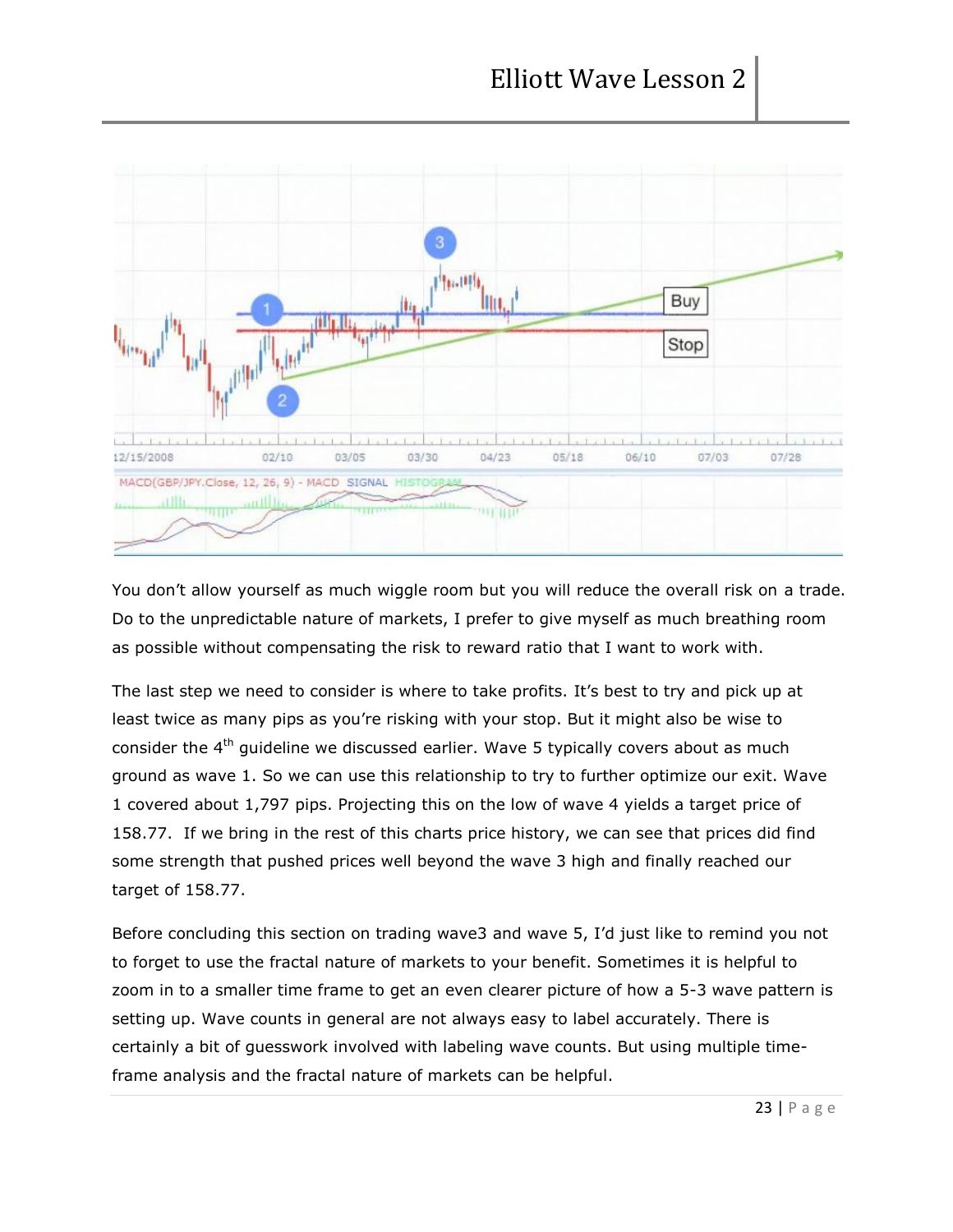## **CORRECTIONS**

Up to this point, we have been focusing on impulse waves 3 and 5 of the motive phase, where the rules are clear and guidelines are helpful. However, following an impulse wave is always a correction.



Wave 2 and wave 4 are corrective waves within the motive phase. Additionally, when considering our basic 5-3 wave pattern, at the conclusion of waves 1-5, or the motive phase of the Elliott wave cycle, we noted that waves A, B and C form in the counter trend direction. This is the corrective phase. Although we do not recommend entering trades during the corrective phase or during corrective waves, it does make sense to conclude with a brief discussion of corrective waves. The reason we recommend not trading the corrective waves is that the counter trend moves tend not to be as clear and they are much more difficult to forecast. If you stick with the rules and guidelines provided earlier in this video on trading wave 3 & 5, then you have a basis for trading with EW analysis and a great place to start.

Corrective waves are a portion of Elliott Wave theory that should really be mastered after you have mastered the basics. In the remainder of this video, we'll briefly introduce 4 general categories of corrective patterns and show you what they typically look like. The 4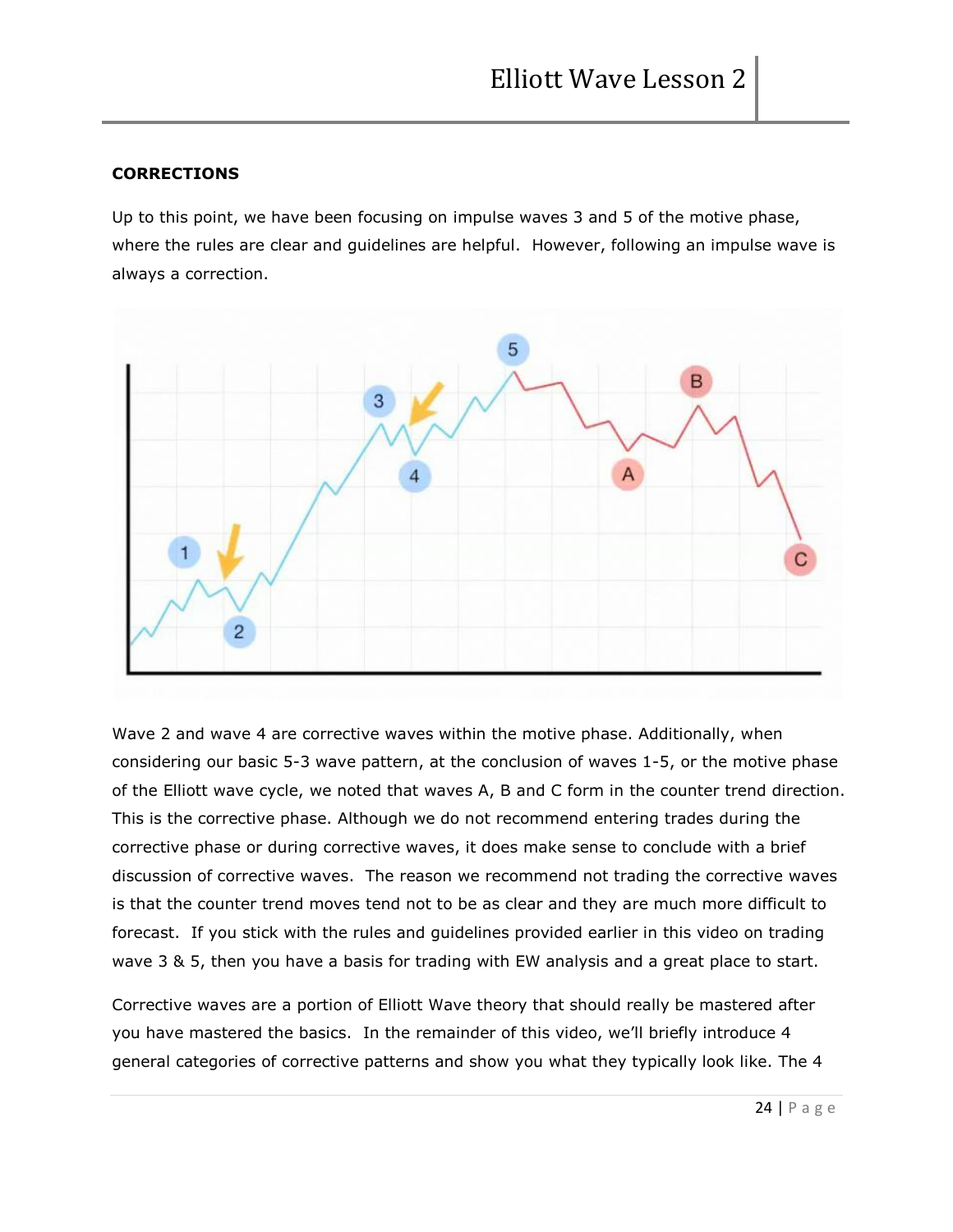general categories are: zig zags, flats, triangles, and combinations. Let's first take a look at zig zags.



A zig zag is a 3 wave correction shaped just like the name implies. Its price action appears to zig zag against the prevailing trend. You might also say it looks somewhat like a lightning bolt. In a zig zag, wave A will form through a 5 wave pattern. Wave B will form through a 3 wave pattern and wave C will form through a 5 wave pattern as well. The top of wave B will be noticeably lower than the start of wave A. And typically, wave B will never retrace more than 75% of wave A. And finally wave C will always make new lows beyond the end of wave A.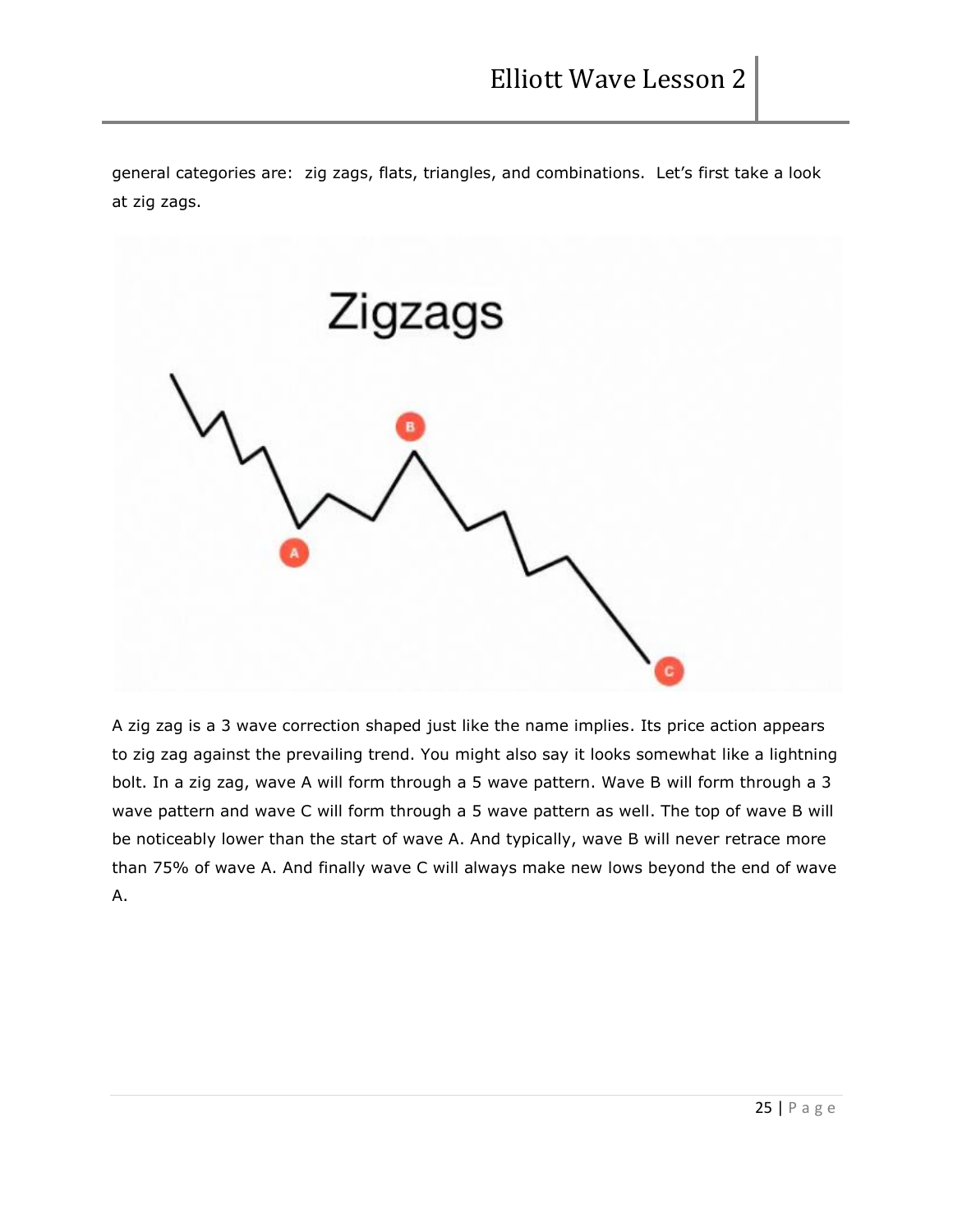

A flat is a 3 wave correction that differs from a zig zag in that the tops and bottoms of each wave are roughly equivalent. Also, instead of a 5-3-5 combination, with flats you typically get a 3-3-5 combination instead. Since this pattern does not retrace as deeply, wave B tends to end near the start or slightly exceeds the start of wave A. Then wave C will generally have a push taking it to or just beyond the end of wave A. This results in sideways action that you see in most ranges. Wave 4 of the motive phase tends to sport a fairly shallow retracement, which often causes flats to occur in the wave 4 positions.

Triangles are 5 wave corrective patterns, labeled a-b-c-d-e, where you have a balanced push between bulls and bears which create sideways movements. As this push wears on, you typically see the volume and volatility decrease as both sides become exhausted.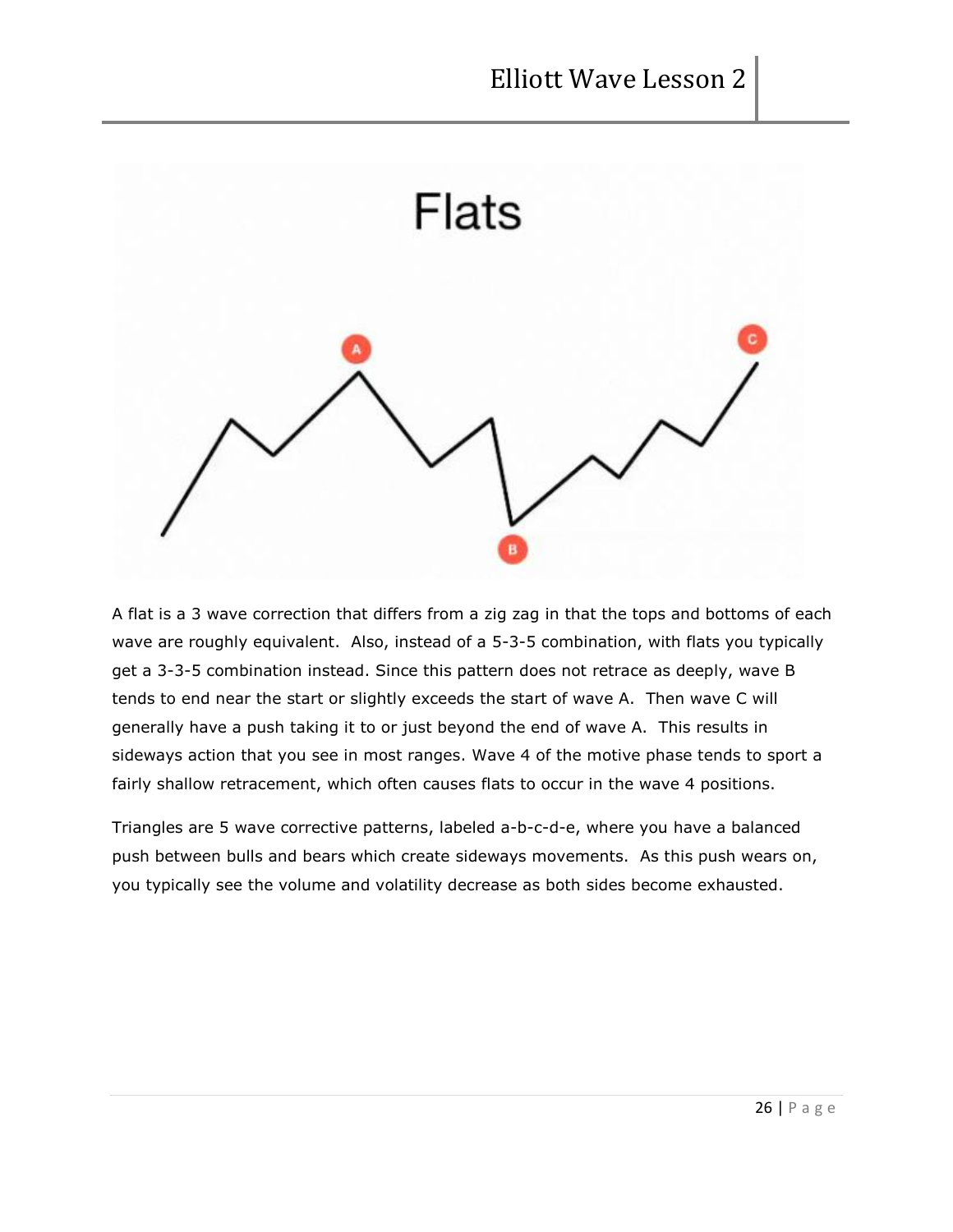

This sideways movement tends to create a shallow retracement. As such, triangles frequently appear in the 4th wave position.

Finally, we have combinations. Combinations, also considered complex corrections, appear when you mix and match the above corrective patterns. For example, you can have a double zig zag where you have two zig zags consecutively.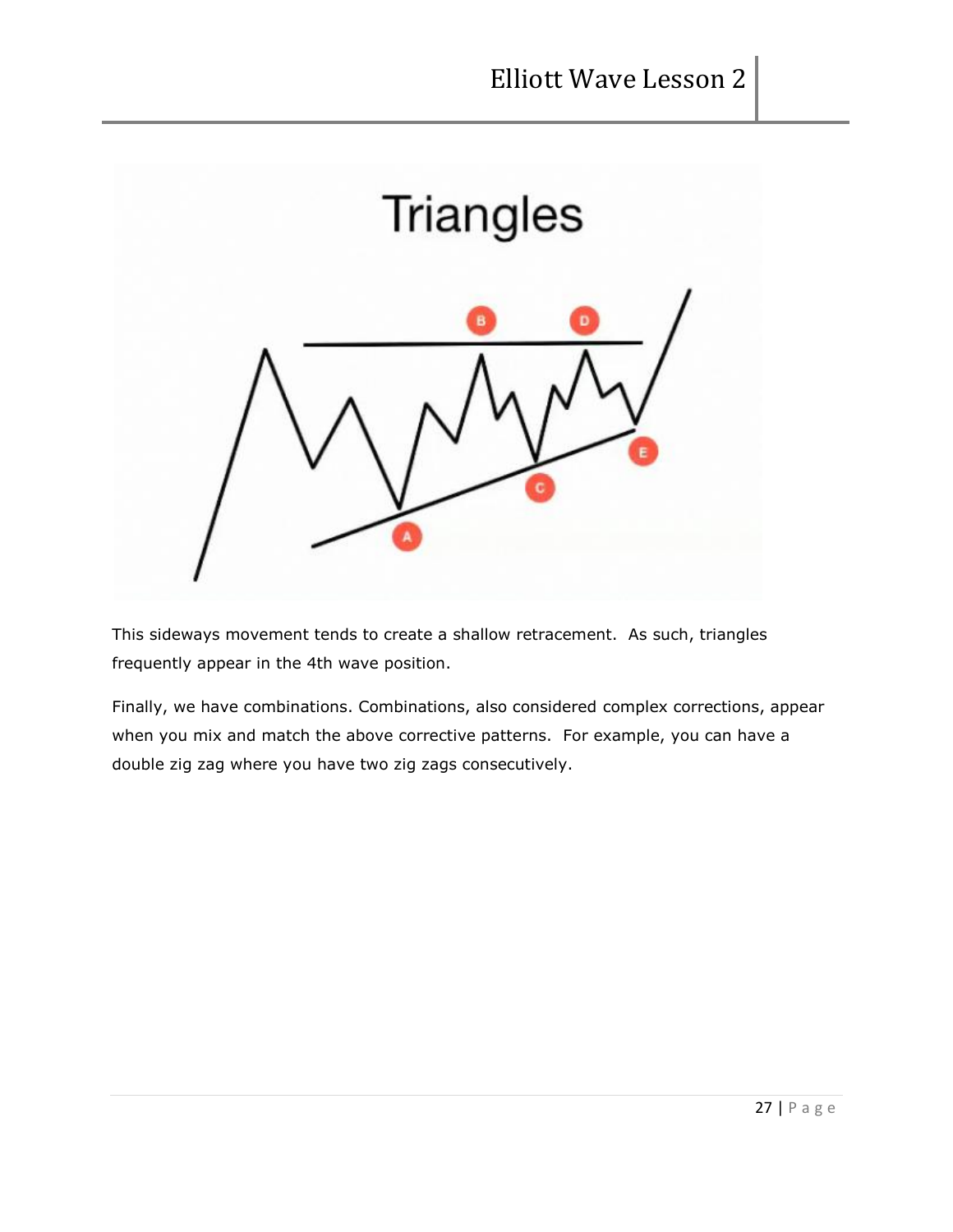

Combination patterns are going to be divided by any 3 wave move. In a rare form, complex corrections can take place in triples where you have 3 corrective patterns lined up consecutively. As you can imagine, the various possibilities of single, double, and triple patterns can make forecasting corrective waves very difficult. I would encourage you to be aware of the patterns, and not spend too much time trying to forecast or trade these corrections.

# **CONCLUSION**

This concludes our second video on Elliott Wave analysis. You now have quite a bit of information to work with as you develop a solid Elliott Wave trading strategy. You should now have a deep understanding of the 5-3 wave pattern – made up of a motive phase and a corrective phase – which should be the building blocks to your strategy. Of course it will be highly necessary to consult the 3 cardinal rules and keep in mind common guidelines we discussed as well. Most importantly, I cannot stress enough, that truly learning to trade with Elliott Wave effectively will take time. So be patient but also have fun.